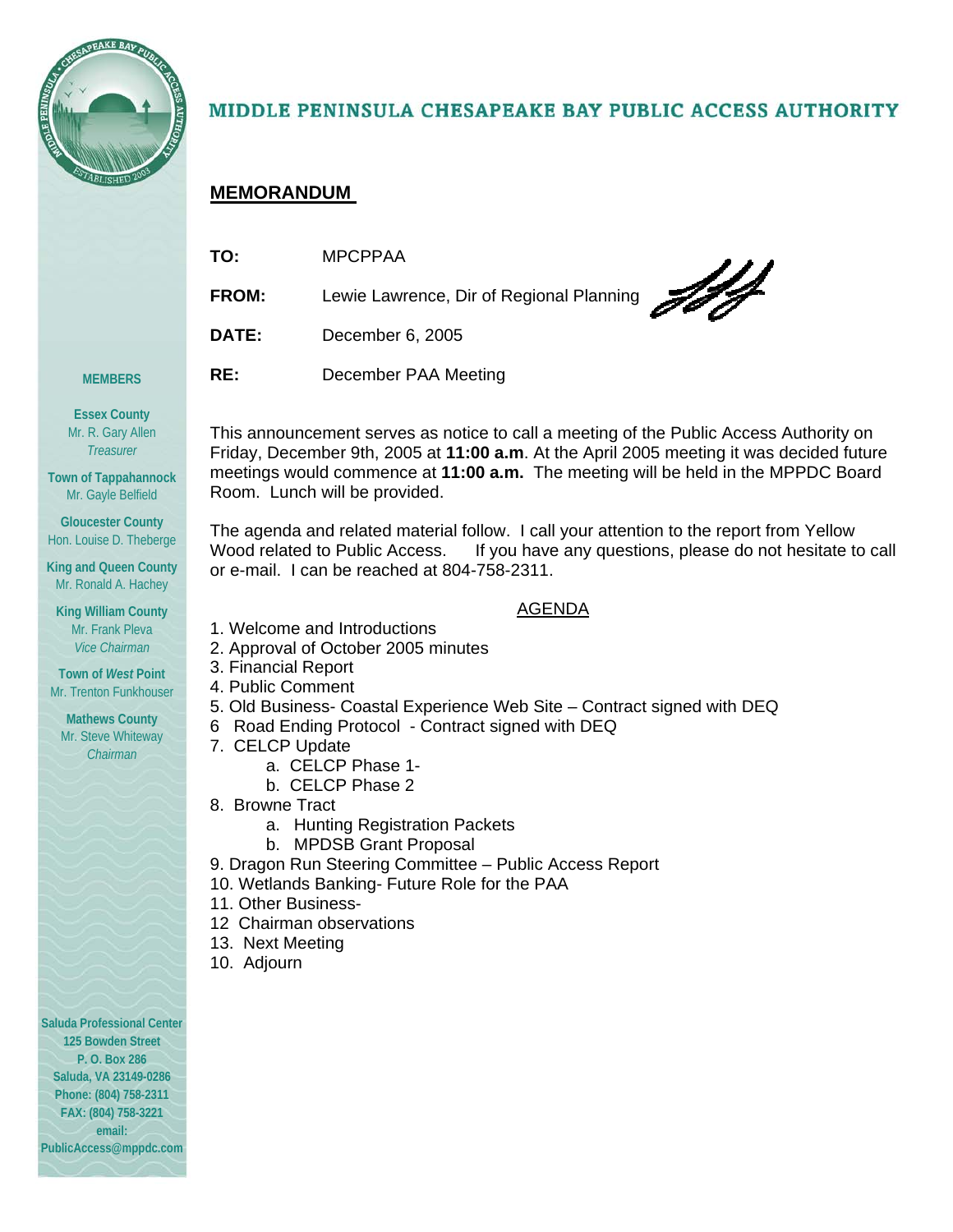#### **MIDDLE PENINSULA CHESAPEAKE BAY PUBLIC ACCESS AUTHORITY MINUTES**

## **October 14, 2005 Middle Peninsula Planning District Commission Saluda, Virginia**

#### **1. Welcome and Introductions**

The Middle Peninsula Chesapeake Bay Public Access Authority held its meeting in the Middle Peninsula Planning District Commission Board Room in Saluda, Virginia, at 11:00 on October 14, 2005.

Chairman Whiteway called the meeting to order. Members and Alternates present were Chairman, Stephen Whiteway, Mathews County Administrator; Vice Chairman, Frank Pleva, King William County Administrator; Louise Theberge, Gloucester County Board of Supervisors; Ron Hachey, King and Queen County Administrator; and Trent Funkhouser, West Point Town Manager. Also present were Lewis Lawrence, Director of Regional Planning MPPDC; Tom Brockenbrough, Regional Planner MPPDC; and Sara Stamp, Regional Planner MPPDC.

Chairman Whiteway welcomed everyone in attendance.

## **2. Approval of August Minutes**

Chairman Whiteway requested a motion to approve the August Minutes. Mr. Pleva moved that the Minutes be approved; Ms. Theberge seconded the motion; motion carried by unanimous vote.

## **3. Treasurer's Report**

The Treasurer's Report was reviewed by Mr. Lawrence. There were no expenditures during the reporting period. The funds on deposit are grouped with MPPDC funds and do not earn interest for the Authority. Mr. Lawrence will set up an LGIP account to earn interest with the funds received for CELCP acquisitions. Mr. Hachey moved to accept the Treasurer's Report subject to audit; Ms. Theberge seconded; motion carried by unanimous vote.

#### **4. Public Comment**

There were no public comments.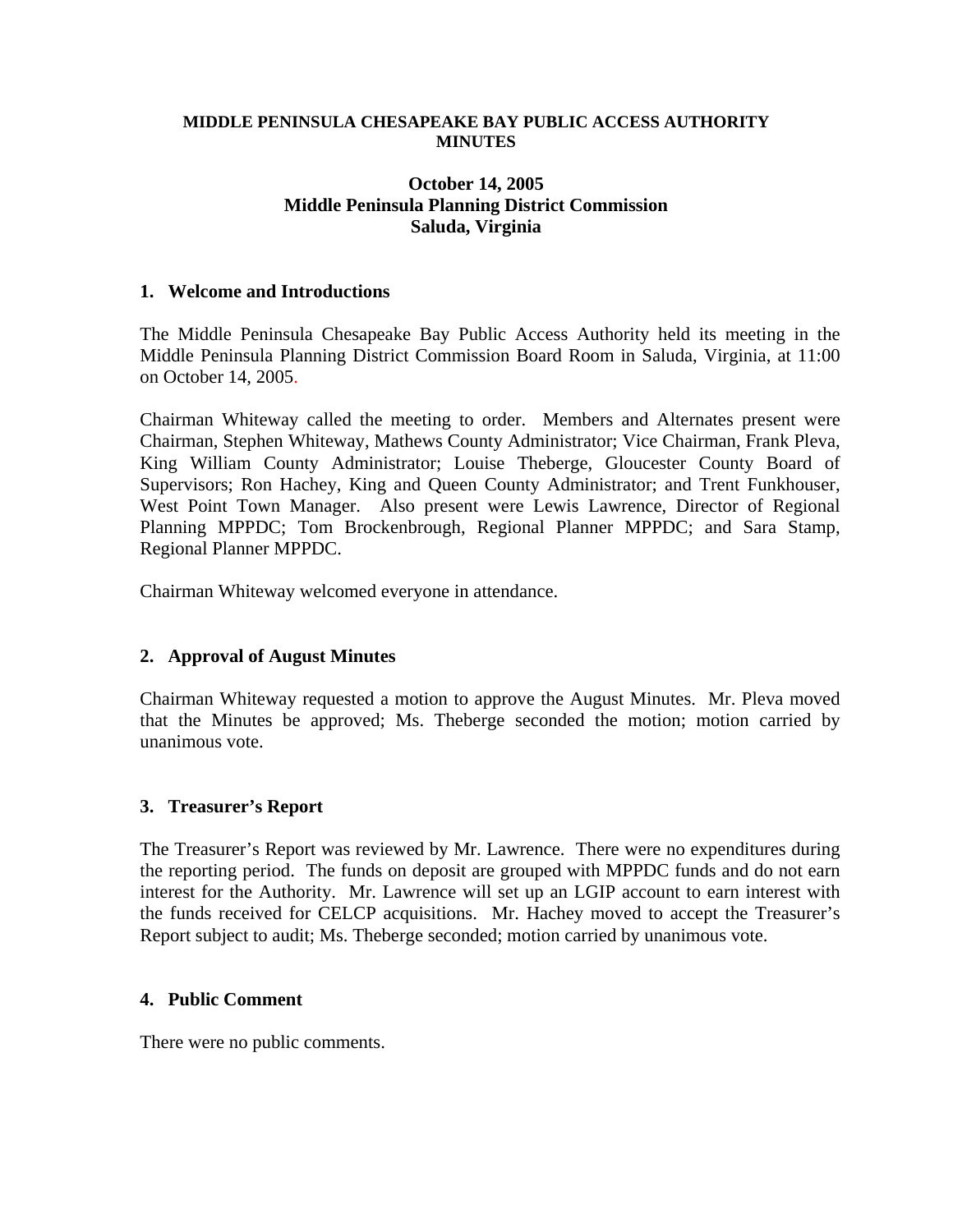## **5. Old Business**

Mr. Lawrence reported Vanguard Web Studios had been hired to assist the River Country Tourism Council in developing the Coastal Experience Web Site. The funding source is a \$35,000 grant the MPPDC has received from the Virginia Coastal Zone Management Program to develop a web site including a searchable web database to be used as a tourism tool to learn what opportunities a visitor can explore in the Middle Peninsula. Mr. Lawrence indicated the MPPDC would not have received the grant from VCZMP if it did not already have the Public Access Authority in place developing opportunities for those who visit the area and have access to the water.

The Authority has received 500 aluminum PAA placards to be placed at each Authority site to denote the boundaries for access. The placards have reflective tape for increased visibility. The Virginia Department of Forestry has recorded the deed for their portion of the Browne Tract.

## **6. Road Ending Protocol**

Mr. Lawrence provided a matrix of five sites under consideration under the grant to research and transfer road ending sites to public access. He is preparing to issue a Request for Qualifications for the project. The intent of the project is to complete a white paper on how to handle various scenarios and then determine if the site should be transferred to the Authority or to the locality. The number of actual sites to be completed will depend on issues such as fee simple or prescriptive easements, and if the easement has been discontinued or abandoned. The consensus was to proceed with the existing sites with the option of including additional sites if resources allow. With only five sites there is no need to prioritize them at this time. Mr. Funkhouser indicated there may be some sites for the Town of West Point such as right of ways owned by either the Town or VDOT. Mr. Pleva mentioned the possibility of evaluating Sandy Point where people have used the beach.

## **7. CELCP Update**

NOAA has agreed to the proposals for purchasing sites using CELCP funding. A portion of the funds have been taken from the original amount available for administration. Currently there is a site available in Middlesex County which may be used for match in the amount of \$300,000. Discussion focused on whether or not sites in Middlesex should be used by the Authority as the County is not a member. There appears to be no legal problem as the match simply has to be located within the Dragon Run Watershed and the Authority is not taking title to the property in Middlesex. As a minimum, the Authority will notify Charles Culley and Marcia Jones of Middlesex County about the match as a courtesy. Mr. Lawrence will investigate whether sites in Middlesex are able to be matched directly to VCZMP and not be processed through the Authority.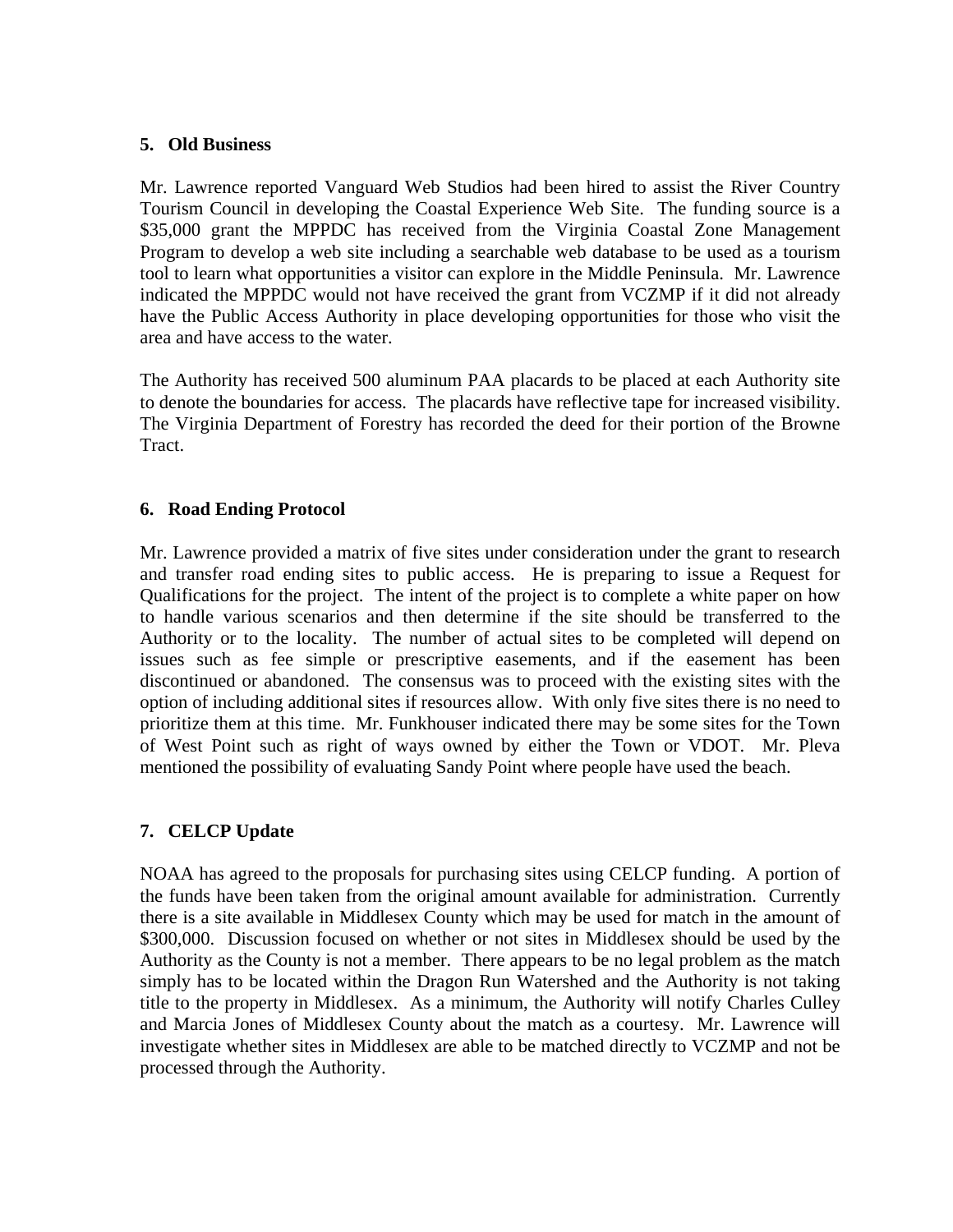No new sites have been identified. Pete Shepard is still working on the Spencer Tract in Gloucester. It is possible the Middle Peninsula Land Trust will fund a second federal appraisal on the site. CELCP funds can be used to reimburse for the expense for the appraisal if the appraisal comes back high enough to purchase at the asking price and the Authority closes on the deal. The consensus was to wait and see if the price on the land comes down while the Authority explores other properties. The Authority is waiting on the contract before proceeding with the transfer on the Haworth property as well as the property at the Rt. 603 bridge.

## **8. NOAA Fellowship Application**

Mr. Lawrence has resubmitted the NOAA Fellowship application. As the MPPDC has already been approved for a Fellow and did not receive one during the most recent matching workshop, the PDC does not have to compete with other applications seeking Fellows. The scope has been modified to remove the coastal experience component as the PDC has already received a separate grant for that purpose. The development of management plans for CELCP sites has been added to the scope.

## **9. Dragon Run Steering Committee Public Access Policy Paper**

The Dragon Run Steering Committee is currently evaluating sustainable economic development of the natural resource base in the Dragon Run Watershed. The Committee wishes to develop a policy paper for access to the Dragon Run. Mr. Lawrence reminded the Authority they had previously reviewed the public right for ingress and egress on the Dragon. The public right is not the same as stewardship of the watershed. Mr. Lawrence presented graphics highlighting the right of the public to have ingress and egress to Dragon Run similar to the right of the public to have access to the road network. This example will be conveyed to the Steering Committee.

## **10. Other Business**

The Authority has received a request for multiple copies of one of its brochures. Discussion focused on funding the printing expense. Mr. Lawrence sought clarification from the Authority on how to handle future requests. The consensus of the Authority was that disclaimers needed to be placed on the brochures about changing information as well as adding information on the facilities and the limitations of each site. Also, no mass distribution of brochures should be made to nonmember entities without Authority approval.

## **11. Chairman's Observations**

Chairman Whiteway offered congratulations to Gloucester County on the recent announcement that land had been acquired for a new state park and reminded the Authority of its role in facilitating dialogue between the State and localities as well as helping to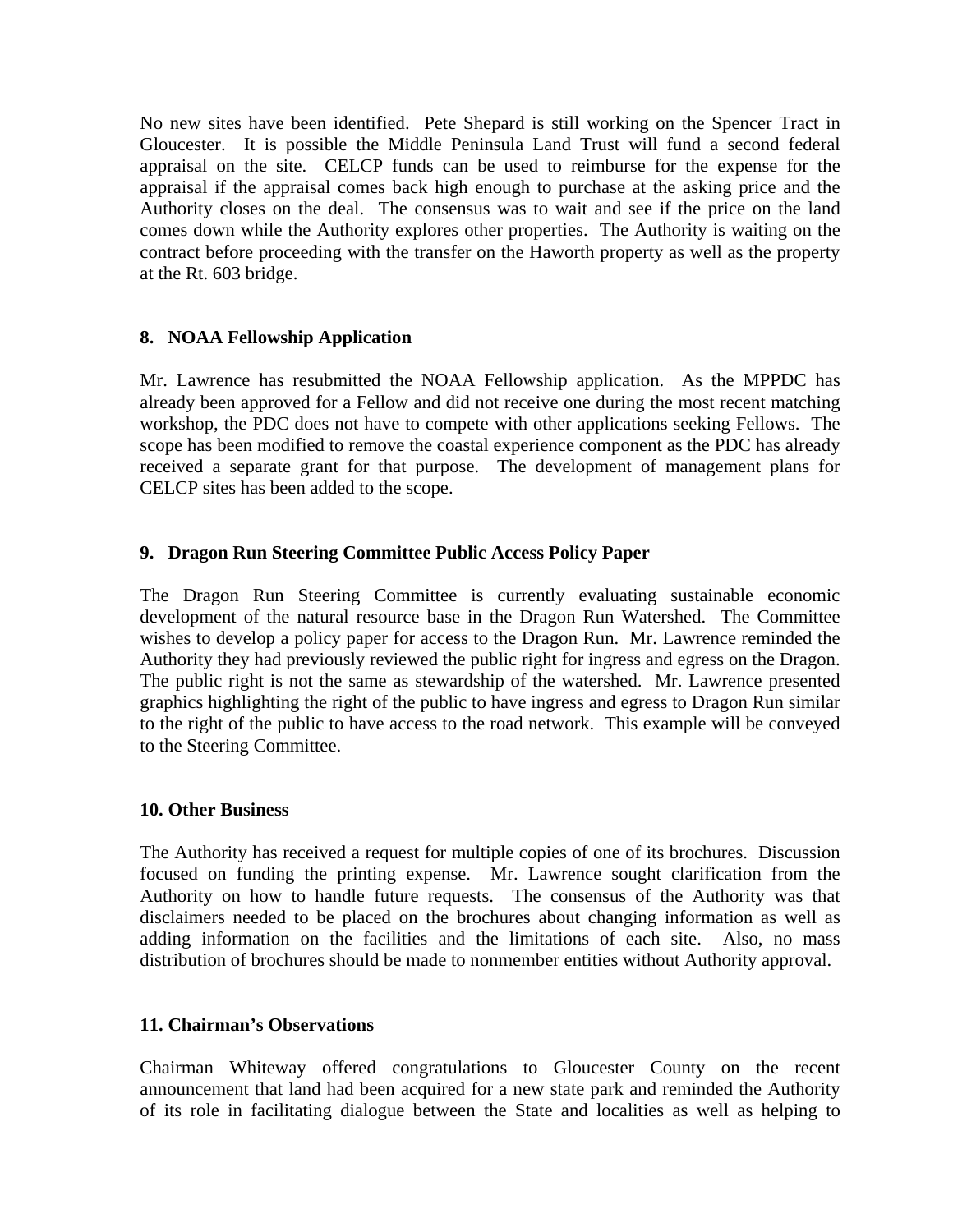convince the Department of Conservation and Recreation to consider a reduction in the minimum land area for state parks in areas with water based activities.

## **12. Next Meeting**

The next meeting of the Middle Peninsula Chesapeake Bay Public Access Authority will be December 9, 2005 at 11:00 a.m. It was noted the meeting may be a good opportunity to invite new members of the local Boards of Supervisors to attend and to invite representatives of Middlesex County to attend as well.

## **13. Adjourn**

Ms. Theberge motioned to adjourn, Mr. Funkhouser seconded; meeting adjourned.

Frank Pleva, Vice Chairman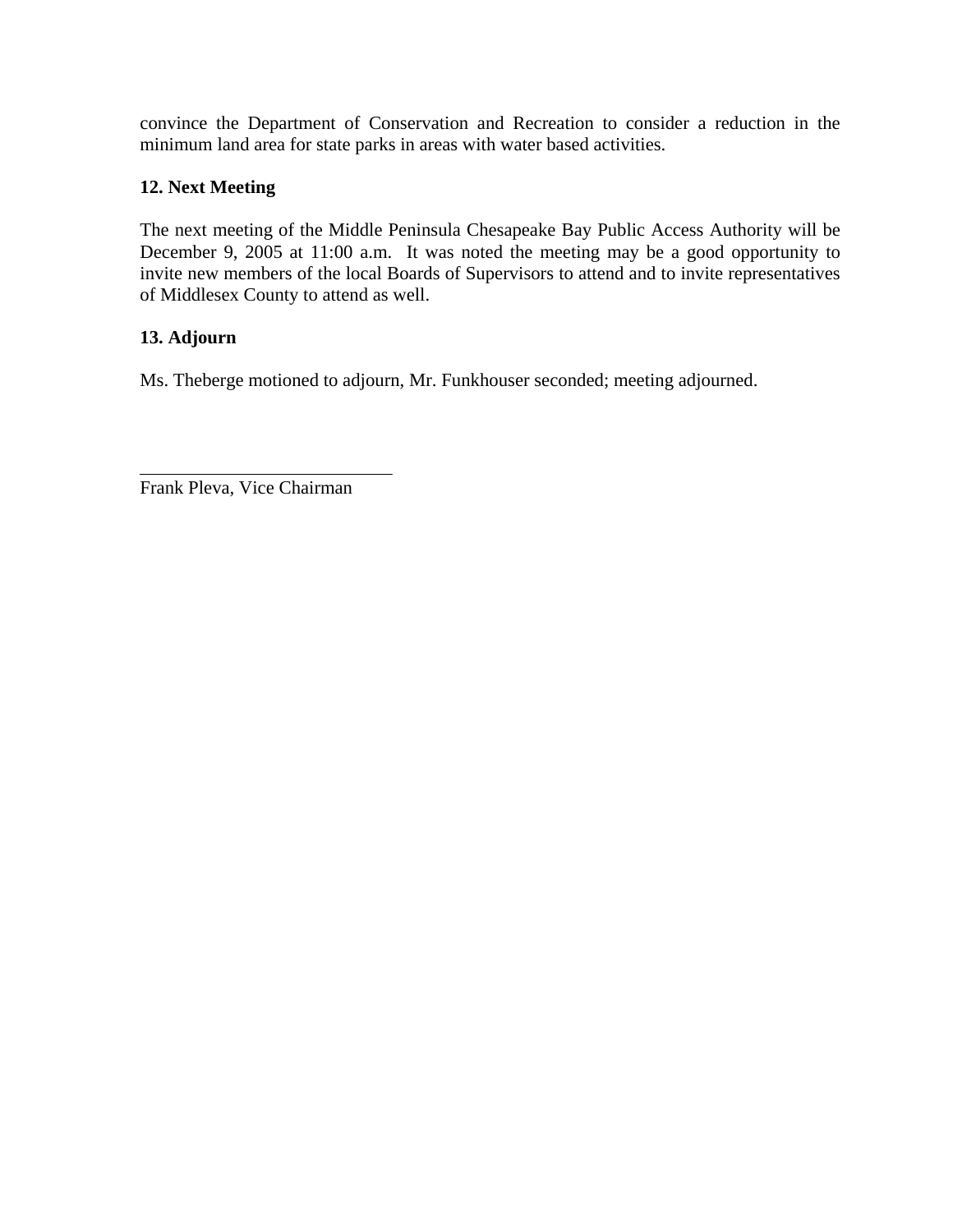## **Revenue and Expenditure Report by Project**

| Run Date:<br>Run Time:<br><b>Middle Peninsula Planning District Commission</b><br><b>Fiscal Year:</b><br>2006<br>Page -1 of 1<br>Period 07/01/05 to 11/30/05 |                         |               |                   |                |                       |           |                          | 12/06/2005<br>$3:24:10 \text{ pm}$ |  |
|--------------------------------------------------------------------------------------------------------------------------------------------------------------|-------------------------|---------------|-------------------|----------------|-----------------------|-----------|--------------------------|------------------------------------|--|
| <b>Project Code &amp; Description</b><br>32001<br><b>PAA Brown /BFI</b><br><b>Revenues</b>                                                                   |                         | <b>Budget</b> | <b>Prior Year</b> | <b>Current</b> | <b>YTD</b>            | Proj Tot  | Un/Ovr                   | $%$ Bud                            |  |
|                                                                                                                                                              |                         |               |                   |                | <b>Project Period</b> |           | 07/31/2004 to 06/30/2010 |                                    |  |
| 44010                                                                                                                                                        | <b>MPLT/BFI Award</b>   | 37,500.00     | 2,528.65          | 0.00           | 34,971.35             | 37,500.00 |                          | 0.00 100.00%                       |  |
| 44900                                                                                                                                                        | Miscellaneous Income    | 0.00          | 1,661.00          | 0.00           | 0.00                  | 1,661.00  | $-1,661.00$ 0.00%        |                                    |  |
| Revenues                                                                                                                                                     |                         | 37,500.00     | 4,189.65          | 0.00           | 34,971.35             | 39,161.00 | $-1,661.00$ 104.43%      |                                    |  |
| <b>Expenses</b>                                                                                                                                              |                         |               |                   |                |                       |           |                          |                                    |  |
| 54500                                                                                                                                                        | Lodging/Staff Expens    | 0.00          | 686.65            | 0.00           | 0.00                  | 686.65    | $-686.65$ 0.00%          |                                    |  |
| 56400                                                                                                                                                        | Consulting/Contractura  | 35,575.00     | 0.00              | 0.00           | 0.00                  | 0.00      | 35,575.00 0.00%          |                                    |  |
| 57400                                                                                                                                                        | Public Officials Insura | 1,925.00      | 3,503.00          | 0.00           | 0.00                  | 3,503.00  | $-1,578.00$ 181.97%      |                                    |  |
| Expenses                                                                                                                                                     |                         | 37,500.00     | 4,189.65          | 0.00           | 0.00                  | 4,189.65  | 33,310.35 11.17%         |                                    |  |
| Project Revenues:                                                                                                                                            |                         | 37,500.00     | 4,189.65          | 0.00           | 34,971.35             | 39,161.00 | $-1,661.00$ 104.43%      |                                    |  |
| Project Expenses:                                                                                                                                            |                         | 37,500.00     | 4,189.65          | 0.00           | 0.00                  | 4,189.65  | 33,310.35 11.17%         |                                    |  |
| <b>Project Balance:</b>                                                                                                                                      |                         | 0.00          | 0.00              | 0.00           | 34,971.35             | 34,971.35 |                          |                                    |  |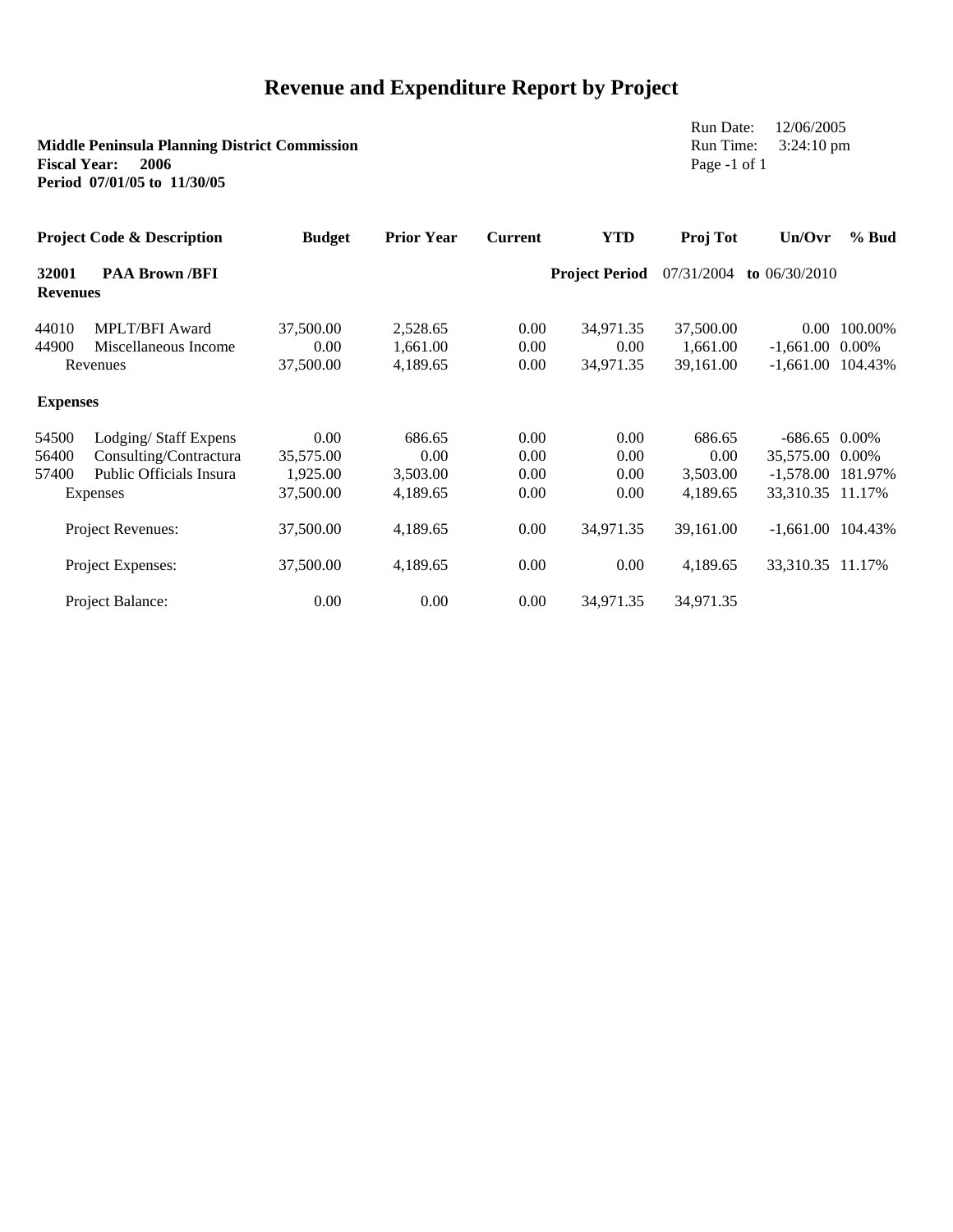# **Opportunities for Sustainable Natural Resource-Based Development in the Dragon Run Watershed**

*Presented By:* 



**Yellow Wood Associates, Inc.**  228 North Main Street St. Albans, VT 05478

October 21, 2005

*This work was funded by the Virginia Coastal Resources Management Program at the Department of Environmental Quality through Grant #NA03NOS419010 of the National Oceanic and Atmospheric Administration, Office of Ocean and Coastal Resource Management, under the Coastal Zone Management Act of 1972, as amended. The views expressed herein are those of the author(s) and do not necessarily reflect the views of NOAA or any of its subagencies.* 





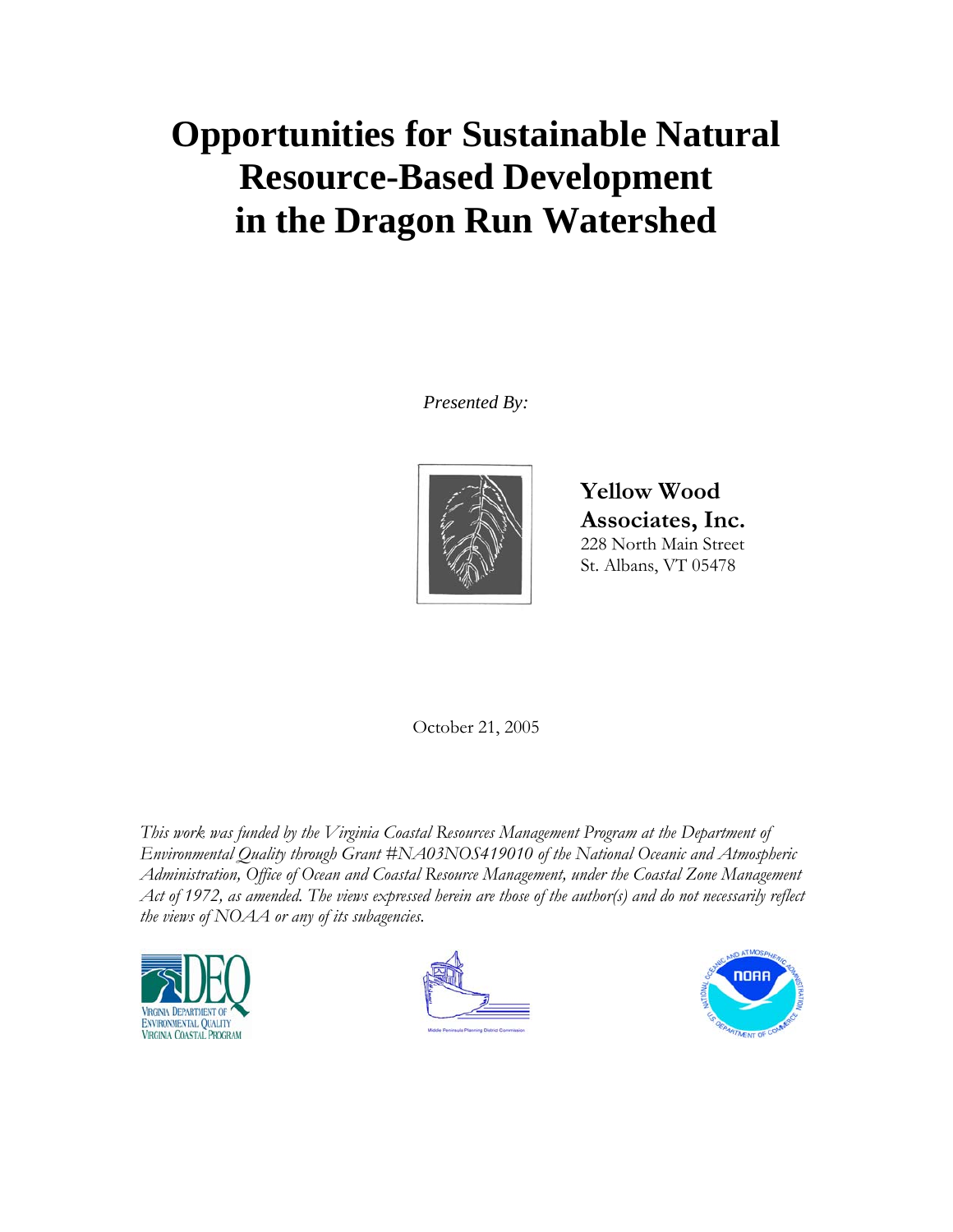

## *About Yellow Wood Associates, Inc.*

*Yellow Wood Associates, Inc. (Yellow Wood) of St. Albans, Vermont has 20 years of experience working with rural communities on issues related to community and economic development and natural resource use. Yellow Wood has gained a strong national reputation for creative problem-solving based on thorough research. The firm's research capability is enhanced by the way we work with our clients to clarify their goals and develop research questions which will yield information for more effective decision-making and productive action.*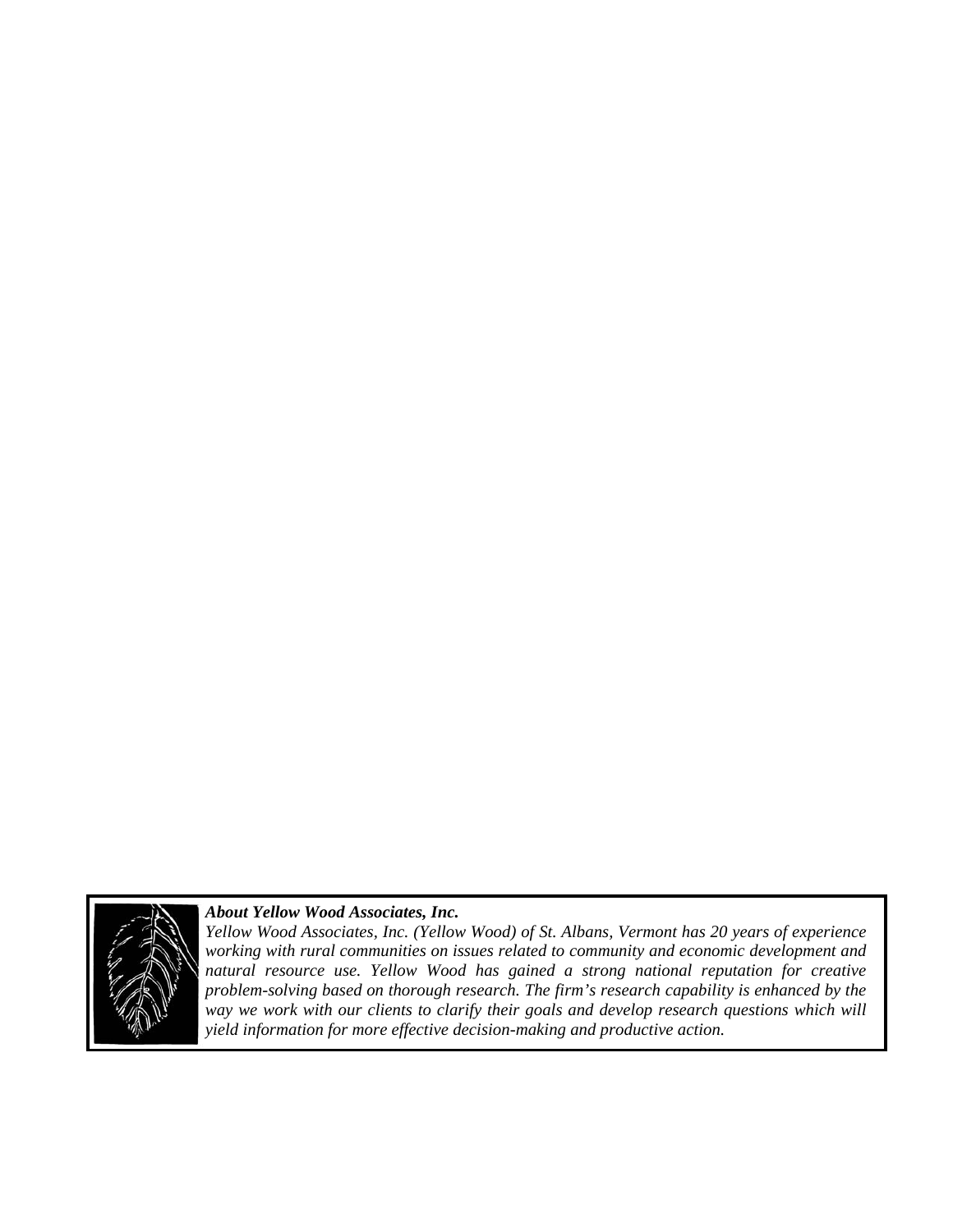## **Table of Contents**

| Introduction                                                                                                                        | $\overline{4}$ |  |  |
|-------------------------------------------------------------------------------------------------------------------------------------|----------------|--|--|
| Considerations on the Potential Use of White Oak for Oak Stave/Wine Barrel Construction<br>in the Dragon Run Watershed<br>Resources |                |  |  |
|                                                                                                                                     | 13             |  |  |
| Showcase for Local Foods and Crafts with Educational Exhibits and Sales Opportunities                                               |                |  |  |
| Resources                                                                                                                           | 14<br>21       |  |  |
| Considerations on the Potential Adoption of Biodiesel as a Fuel Source for County and                                               |                |  |  |
| Municipal Fleets in the Middle Peninsula                                                                                            |                |  |  |
| Resources                                                                                                                           | 30             |  |  |
| Establishing a Recycling Center for Organic Wastes in the Dragon Run Watershed                                                      | 32             |  |  |
| Resources                                                                                                                           | 45             |  |  |
| Producing and Selling Organic Products in the Dragon Run Watershed                                                                  |                |  |  |
| Resources                                                                                                                           | 59             |  |  |
| Appendix A: National Organic Program Regulations                                                                                    | 64             |  |  |
| Estate Planning, Conservation Tools and Community Foundations                                                                       |                |  |  |
| Resources                                                                                                                           | 78             |  |  |
| Appendix A: Sample of Conservation Easement                                                                                         | 82             |  |  |
| Appendix B: Sample Right of First Refusal                                                                                           | 96             |  |  |
| Appendix C: VA Statutes on Forest Products Tax                                                                                      | 97             |  |  |
| Public Access Considerations for the Dragon Run                                                                                     | 98             |  |  |
| Resources                                                                                                                           | 112            |  |  |
| Appendix A: River Law                                                                                                               | 113            |  |  |
| Appendix B: Landowner Q&A                                                                                                           | 117            |  |  |
| Report Appendix A: Enterprise Opportunities of Interest                                                                             | 119            |  |  |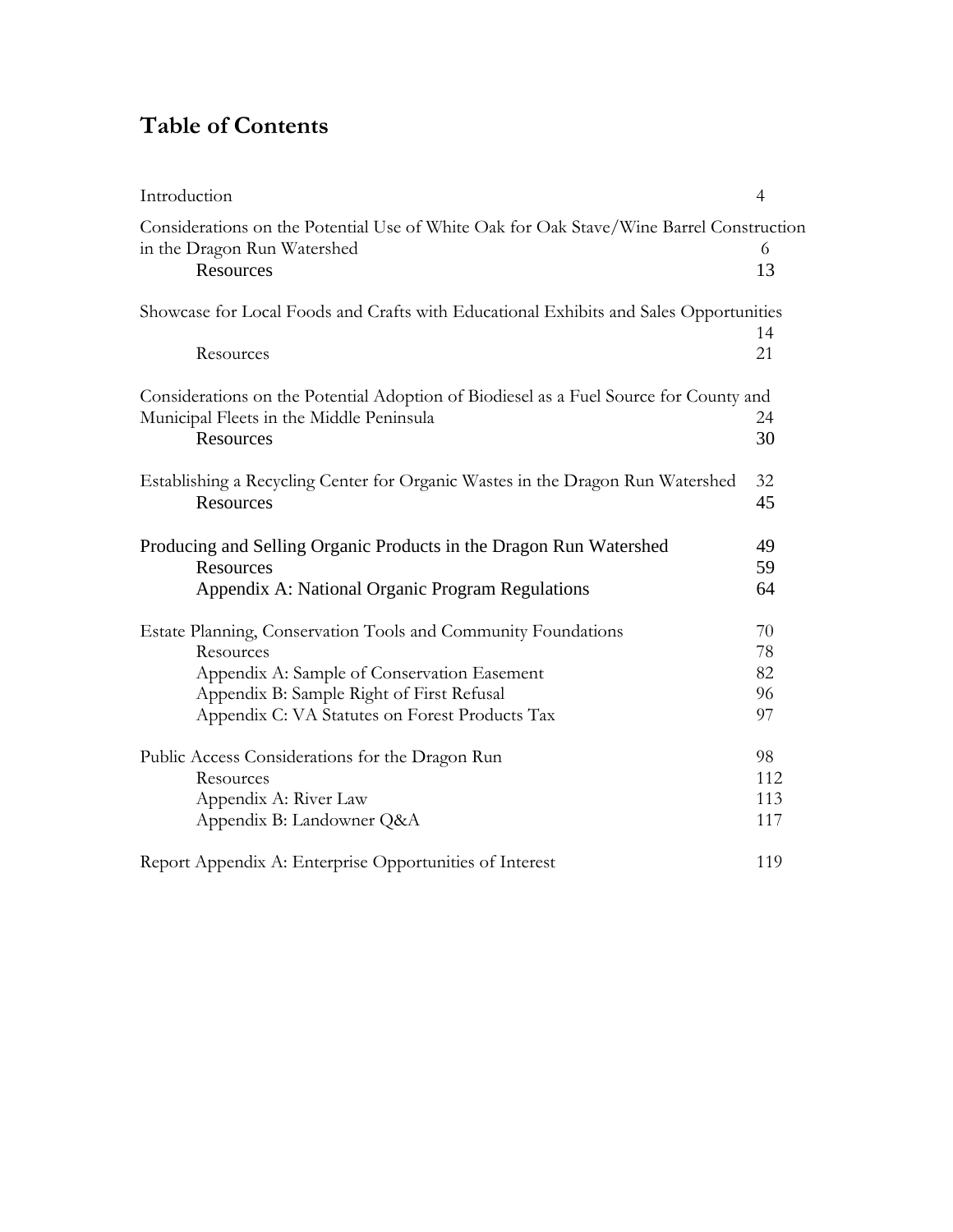## **Public Access Considerations for the Dragon Run**

## *Introduction*

The Dragon Run Steering Committee seeks to explore ways to sustainably use the natural resources of the watershed in order to strengthen the local economy. Ultimately, the Committee aims to help landowners find ways to earn enough off the land to pay their property taxes and resist pressure to suburbanize the landscape. To this end, the Committee has asked Yellow Wood to explore issues of public access on both private and public lands as they relate to the Dragon Run River.

The Law of Rivers establishes all rivers, including the Dragon Run River, as owned by the state and held in trust for the people by the state for their use. Access to the river may be over public land or private land. When public access is provided over public land, the public owner has a responsibility to provide information to users regarding how they are to enter and leave the property and how they are expected to behave while on site. Rivers are similar in this regard to highways or other transportation arteries. Signage, driver training, and rules of the road are required to keep users safe. It is the responsibility of the public sector to develop and enforce these rules, to establish, in effect, a code of conduct.

Private landowners with land adjacent to the river have an ever-present right to access the river. Whether, when, and how they choose to share this right with others is up to each owner. Owners who choose to provide access to and through their property will want to establish their own codes of conduct for users and inform users of public codes of conduct pertaining to public resources.

Public access is not an "all or nothing" proposition in which owners must choose between unlimited public access or no public access at all. A variety of techniques for *managing or controlling* public access are discussed in this report. With intention, access can be managed in such a way as to work for all parties. Controlled access can also provide new opportunities for natural resource-based economic development in the Dragon Run Watershed.

This guide is written for landowners and public sector representatives looking for answers to questions relating to public and private access. This is not a complete handbook, but merely a starting point. Those wishing to take the next steps in terms of developing a public access plan, or code of conduct, or assembling a committee, staff or volunteers to manage public access should expect to undertake additional research.

## *Current Conditions*

The Dragon Run Watershed possesses both public and private access to the Dragon Run River; however, there is typically a great deal more private than public access. One of the top issues of public access in the Dragon Run Watershed is the lack of land-based public access to the Dragon Run River, including only a handful of documented access sites. While the Dragon Run River is pristine, the issue of access as related to economic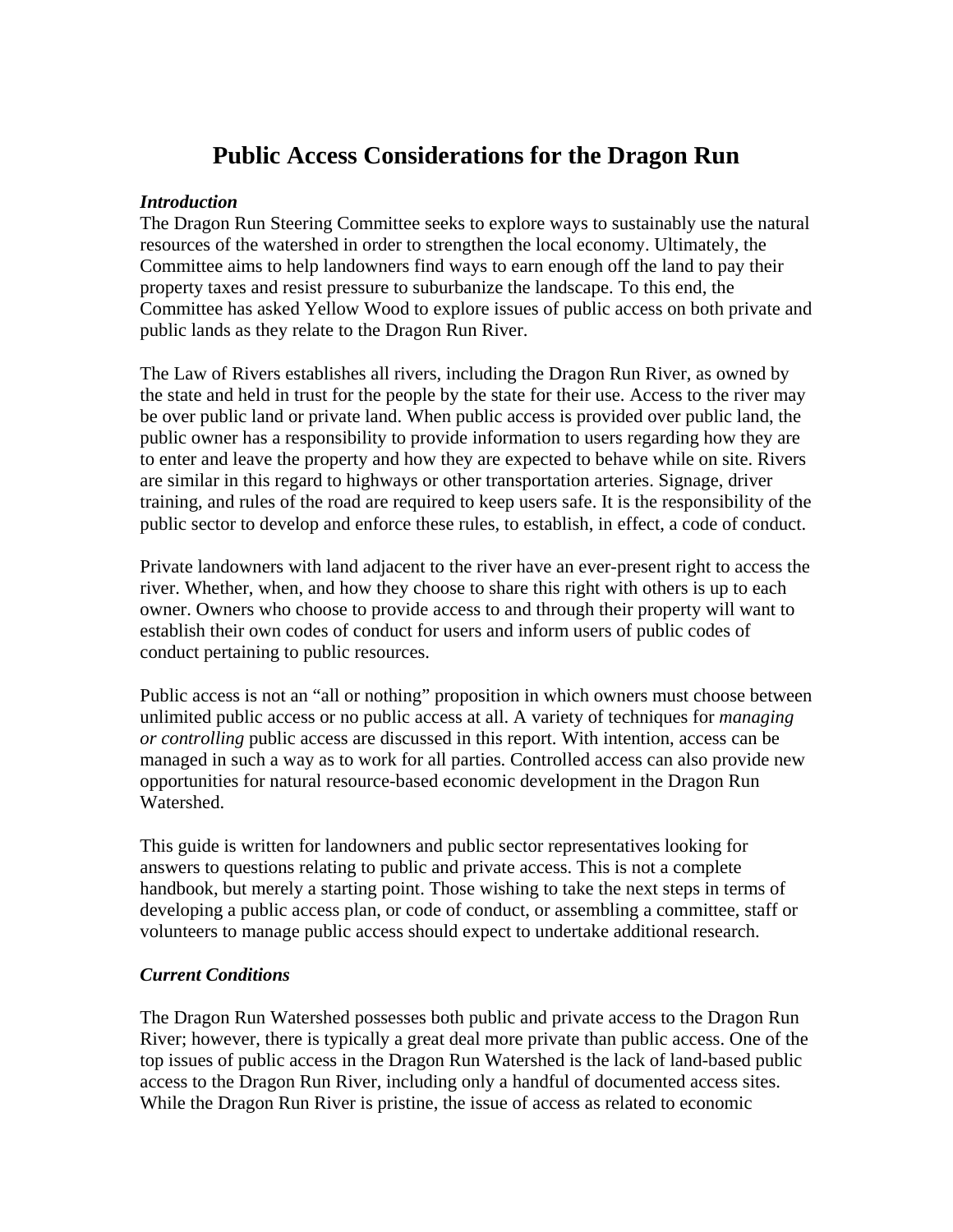development concerns not only the river, but also the greater watershed. Existing limitations to public access include: limited public parking opportunities, limited access points (entry and exit) to the river (long distances between), lack of signage, maps, codes of conduct, etc.

## **Public Access**

 $\overline{a}$ 

The main public access point for the Dragon Run River is from 602 to 603. The public access at 602 is in poor condition, lacking parking or space. The Friends of the Dragon have a nicer access with larger parking areas at 603. However, the biggest limitation on the Dragon Run River, in terms of public recreational access, is water – there is not enough water for paddling most of the time. Canoeing and kayaking are appropriate uses for the area, with relatively low impacts on the resource and people. Many people appreciate the run between Route 602 and Route 603 because it has an easy put-in and take-out, it is convenient, public lands provide access on both ends, and the shuttle distance is short. This represents an example of a public/private partnership in which a non profit organization, Friends of the Dragon, purchased property to improve what would otherwise be limited public access across public property.

Another piece of property recently acquired and open to the public is the 274-acre Browne Tract<sup>1</sup>. The Middle Peninsula Chesapeake Bay Public Access Authority (MPCBPAA) purchased the Browne Tract with grants from the Virginia Coastal Program at the Department of Environmental Quality, in order to protect coastal resources and provide public access within the Dragon Run watershed, a tributary of the Chesapeake Bay. Of the 274 acres, 137 acres straddling the boundaries of Essex and King and Queen Counties in eastern Virginia will be managed for public access, while the remaining 137 acres in Essex County will be managed by the Department of Forestry. In developing the management plan for the Browne Tract, MPCBPAA staff attempted to group suggested uses into three alternatives: ranging from a focus on recreational usage and infrastructure development to a greater emphasis on natural resource preservation. In the end, they blended the alternatives in such a way to offer balanced recreational use with conserving the area's unique natural and ecological characteristics. Some characteristics of the plan include:

- Recreational use zones to geographically separate activities that have a high potential for conflict.
- Expand existing trail networks and create a limited number of new trails to establish linkages and accommodate compatible uses.
- Install interpretive and directional signs and kiosks to enhance the recreational and educational experience of visitors and control visitation in high-use areas
- Regulate maintenance of trails and facilities.
- Construct a footbridge across the Dragon Run to replace an existing structure and manage access to a particular parcel.
- Establish one or more multi-purpose, water access sites.

<sup>1</sup> *Browne Tract Management Plan.* Middle Peninsula Chesapeake Bay Public Access Authority.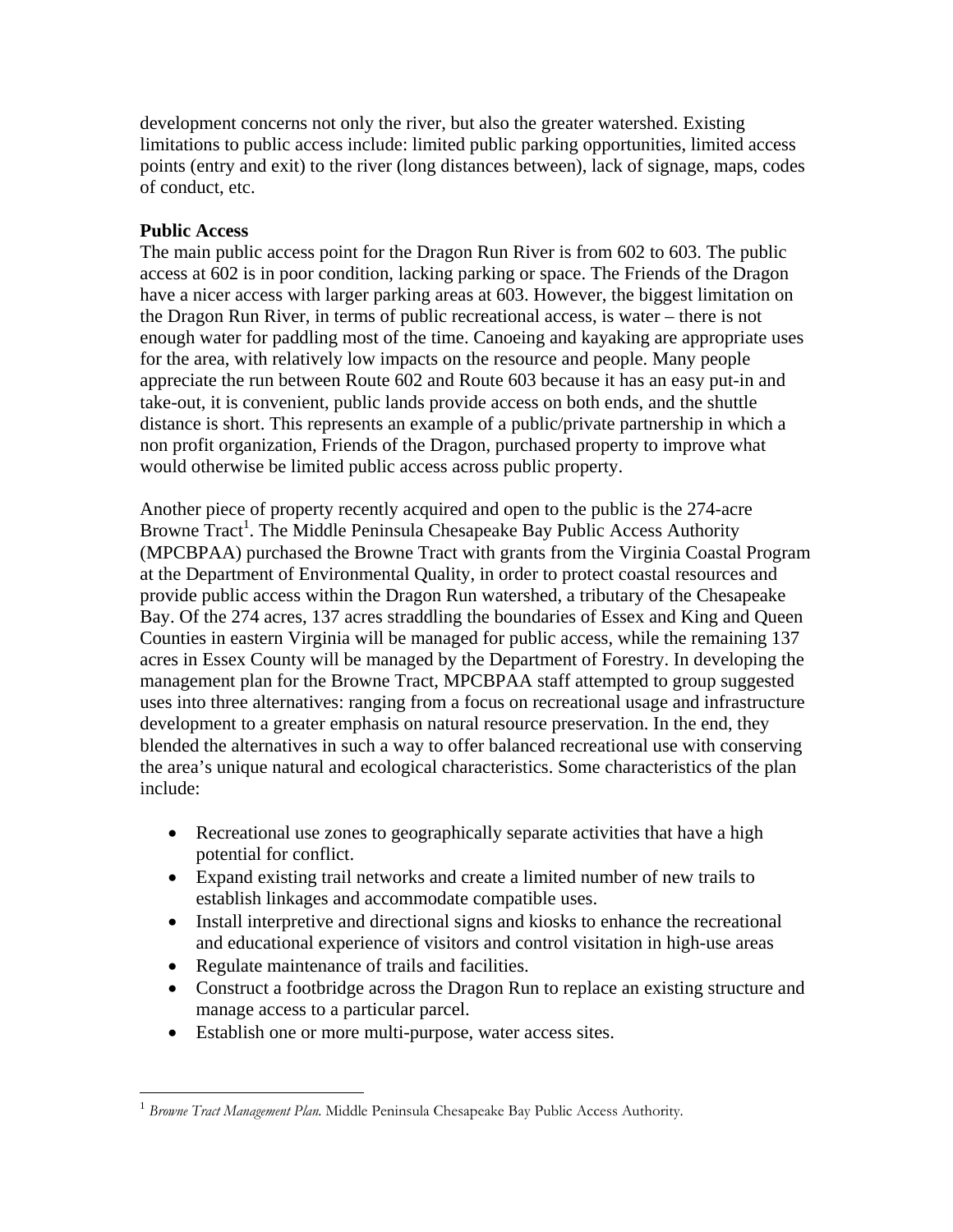- Establish larger "resource protection zones" and "special management areas" to demonstrate best management practices for managing timber and other natural resources in the area.
- Create corridors and open areas for wildlife movement.
- Maintain forested buffers along streams.
- Identify areas that contain important natural resources and limit recreation in these areas.

The College of William and Mary owns 121 acres, and Virginia Department of Transportation owns some property in fee simple and prescriptive easements for road and rights of way.

## **Private Access**

 $\overline{a}$ 

In addition to its historic patterns of limited public access, the Dragon Run Watershed is owned mostly by private concerns (3,073 parcels in 2001). The largest parcel sizes are in King and Queen County with 52% of the land area. The watershed encompasses a total of 90,000 acres. Land cover is approximately 80-90% forested and wetlands, 17% agricultural, and 1% commercial/residential (about 1.3% impervious cover).

Certain forms of private access are well-established in the area of the river, specifically related to hunting. Seventeen hunting clubs lease 42,000 acres or 46% of the land in the watershed to hunt deer, turkey, and waterfowl. John Hancock Life Insurance Company is the largest single owner in the watershed with 26,000 acres; this is timber land mostly leased to hunting clubs. With regard to hunting<sup>2</sup>, approximately \$300,000 was generated by hunting in 2002.

Nonprofit organizations and private businesses help to provide public access to the Dragon Run River as well. The Friends of the Dragon and Mattaponi Canoe and Kayak lead paddling trips along the river and, in the case of Mattaponi, rent canoes and kayaks and provide shuttles for those who would like to paddle it on their own. Meanwhile, the Friends of Dragon Run is an organization whose mission is to preserve and protect the river and the watershed, which is done by buying land, acquiring easements, and educating landowners and the public about why it is worth saving. The Friends of Dragon Run now owns 5 properties of about 300 acres, and hold conservation easements on another 50-60 acres. The group is currently in the process of acquiring 165 acres, in two parcels, from The Nature Conservancy. As an example of their public education efforts, they take about 200 people down the river each year to show them why it is important to protect the river.

The trend of increased public and non-profit ownership is opening up new opportunities for public access; demand for public access typically increases as population grows. While individual groups such as Friends of the Dragon Run and the Middle Peninsula Chesapeake Bay Public Access Authority have adopted codes of conduct pertaining to

<sup>2</sup> *Dragon Run Watershed Management Plan*. November 2003. Dragon Run Steering Committee, Middle Peninsula Planning District Commission.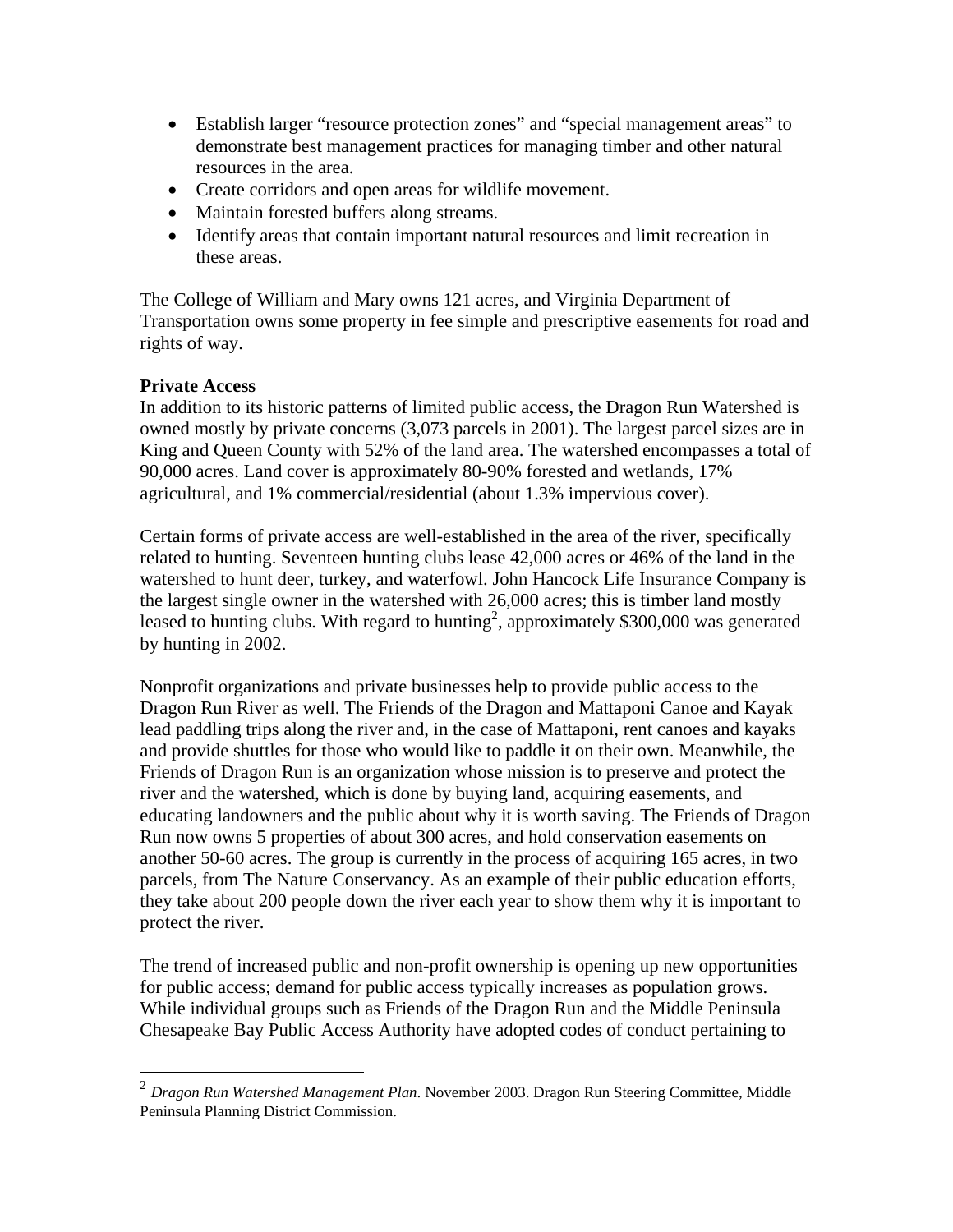their individual parcels and/or activities, so far there is no well-established, publicly supported code of conduct for the Dragon Run River as a whole. Once such a code of conduct is established for public access in the area of the river, private landowners may want to adopt some aspects of this code of conduct to pertain to access on their own lands.

## *Techniques and Structures for Controlling Public Access*

Techniques and structures for controlling public access to public lands can be grouped into barrier approaches, permit/reservation approaches, and information and education approaches. Some of these techniques can be useful in controlling and managing access to private lands as well.

## **Barrier Approaches**

## *Gates, Fencing and/or Other Barriers or Designated Entry Points*

Gates, fencing or other barrier methods can be used to permit closure of public access points. Reasons for closure could include: trail construction, major repair, seasonal maintenance; seasonal periods of usage; critical habitat for species of wildlife; fire threat; periods of flooding or wet weather which could render access dangerous or damaging; where overuse would severely impact resource conditions; special events. Such closures could be for all uses of the area or based on specific circumstances.

Designated entry points can limit access to fewer entrances, so potential entry impacts (parking, etc.) can be minimized.

Parking is another way of managing and/or controlling access to public and private access sites. Parking, access points, restrooms, trails and rest stops provide infrastructure where you want to promote access. These types of infrastructure can be used to encourage, discourage, or limit use of a particular public access site, directing people and impacts to particular areas that can withstand the traffic, and not to areas that are particularly sensitive. Access can be managed through the sizing of facilities. For example, Kahn Ranch, in the Monterey Peninsula Regional Park District, has an access management plan that calls for a parking area to have a particular number of parking spots (10) and to be established with a pervious surface material to both control access and address environmental concerns.

#### **Permit/Reservation Approaches**

#### *Use Permits*

The Monterey Peninsula Regional Park District's Kahn Ranch Public Access Management Plan restricts access to the ranch using a permit system. These permits restrict access for a particular entrance to 10 vehicles only per day (no walk-ins, equestrians, or bicyclists), as well as days of the week (Saturday, Sunday, and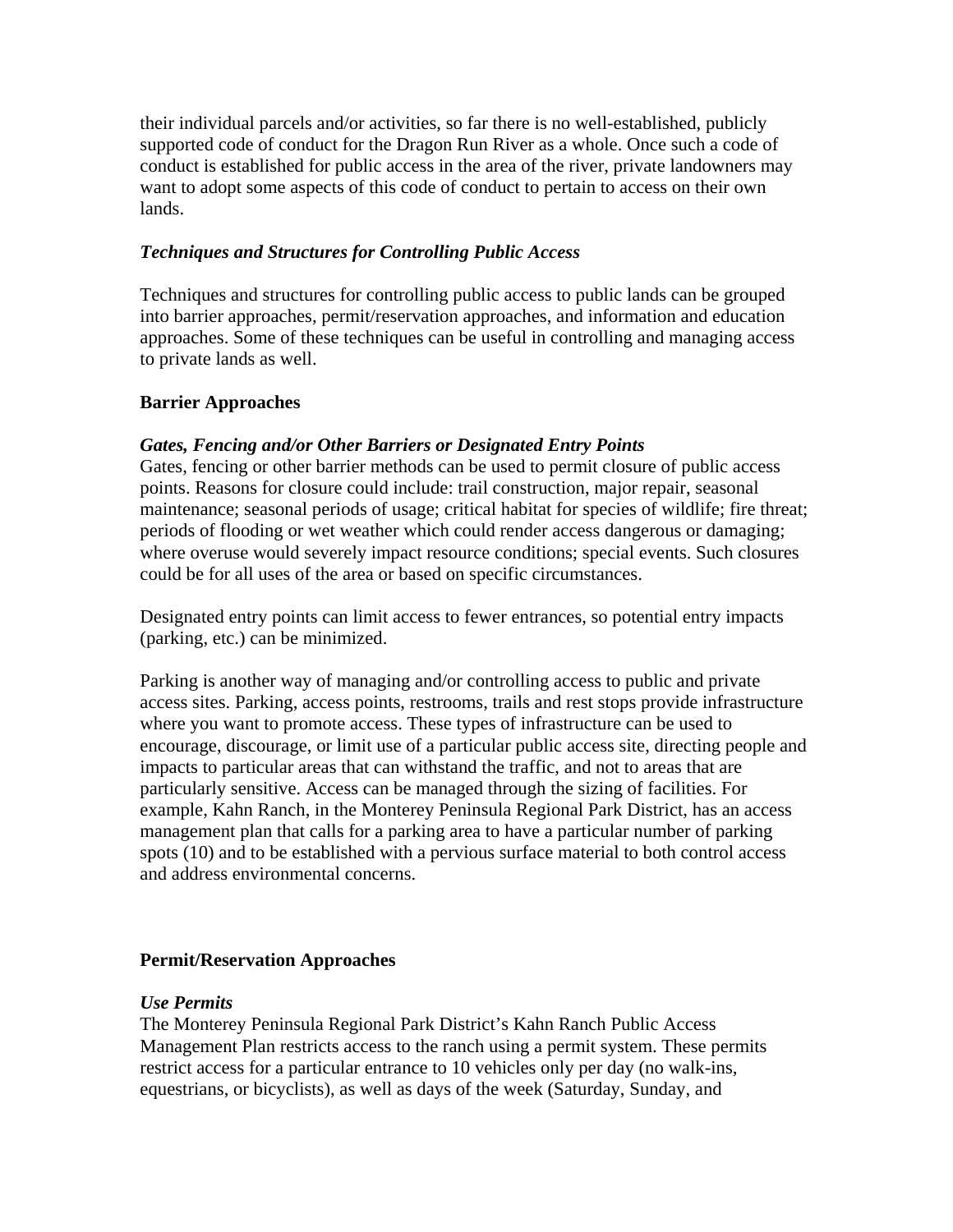Wednesday). On non-use days, the gate is locked and posted. The number of permits would be determined by the carrying capacity of the area. Currently, no one knows the exact carrying capacity of the Dragon Run River, so it would be useful to start out with conservative allowances and increase them gradually as long as monitoring results are acceptable. This will allow public access managers in the Dragon Run Watershed to keep usage adaptive to conditions on the ground.

#### *Reservations*

A reservation system is another form of restricting use. Users would have to make reservations to use specific public access areas. A seasonal reservation system can also be effective, with proper enforcement.

## *Rules and Regulations*

Rules and regulations can be used to control public access, as well as etiquette of different types of users. However, they must be posted or easily accessible if they are to be followed. In addition, rules and regulations must be enforced. Enforcement necessitates staff or volunteers to patrol the area. Fines at Kahn Ranch vary from \$50- 200. Within the Dragon Run watershed, there seems to be concern about motor boats coming up the river from the Piankatank. Rules could be developed and tested to limit the type of boating activity, speed of vessels, etc. to accommodate these concerns. To prevent introduction of invasive species, rules and facilities for washing of horses hooves may be considered as part of any equestrian trail development that might emerge as part of a watershed plan.

## *Uses*

A public access code of conduct should deal with appropriate uses of public access lands. Activities such as equestrian, hiking, bicycling, off-road vehicles, motorized boating, non-motorized boating, fishing, hunting, etc. should be determined to be appropriate or not, based on environmental conditions. In addition, usage by commercial groups (such as hotel/resort sponsored recreation, outfitters, etc.) should be discussed. A plan should identify differing degrees of public access for different parcels and types of uses of the land.

## **Public Information/Education Approaches**

Those in the Dragon Run Watershed see their region as unique in many ways, not least its natural resources, scenic beauty and recreational opportunities. As a result, one important goal for the Dragon Run Watershed is to educate the public about this uniqueness, in an effort to protect and keep those elements that contribute to its uniqueness intact. Increased public access is one way of allowing those within and outside of the watershed to acquire knowledge about the region and its importance. Interpretive trails, guided experiences, and tape recorded messages at special locations are among the many tools available to raise public awareness of the uniqueness of the river and its watershed and the steps being taken to protect it.

## *Signs and Maps*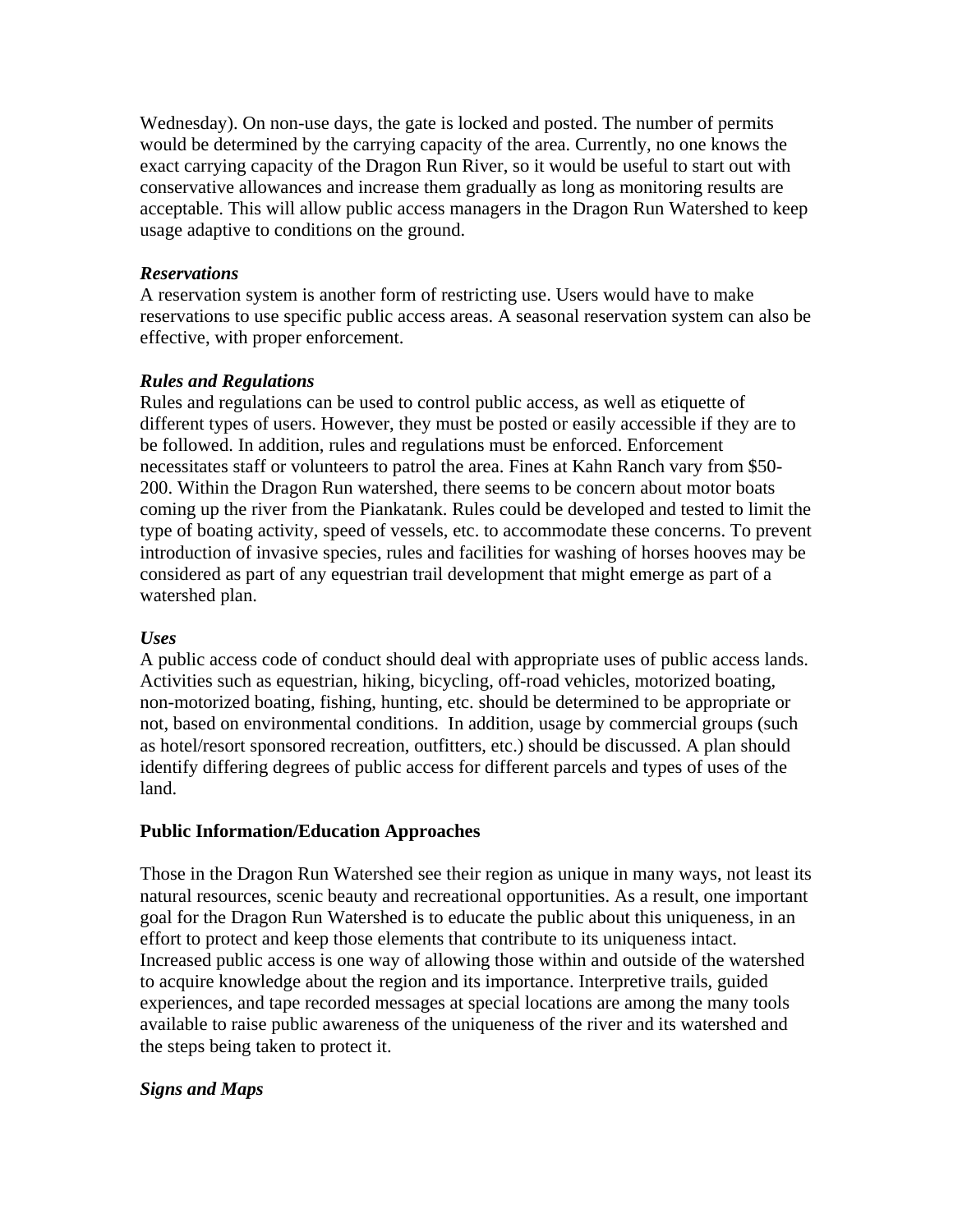The usage of public access and private property signs is a mechanism for keeping access limited to appropriate areas. A trail map is another way of accomplishing this goal. Such signs and maps could be sited at appropriate locations to remind people of local laws and ordinances relating to public access, as well as any special circumstances associated with the particular site, including proper use and use restrictions, "share the trail" messages, notice of local leash laws, restrictions to public access, identification of unlawful or hazardous uses, respect for natural areas and hazards, precautions and sensitivity of particular wildlife habitat areas and other natural areas, visibility and vegetation management, etc.

## *Seasonal Controls*

One way of controlling access and/or minimizing impacts of access on natural resources is through seasonal controls, or creating designated time and areas available for public access. For example, in the Citizens Forest Management Plan for the Three Southern Utah National Forests,<sup>3</sup> the Forest Service "seasonally closes areas to boating and other activities during the occupancy season of bald eagle, or other listed species, where these activities have the potential to conflict with nesting or reproductive behaviors."

Seasonal controls do not have to be connected to endangered or listed species, however. In some cases, seasonal controls may be concerned with the most appropriate times of year to participate in particular recreational activities, such as boating, horseback riding, bicycling, or hiking, so that natural areas are minimally impacted. For example, hiking at high altitude alpine locations is typically discouraged in early spring as it can impact the sensitive flora found there. Also, horseback riding or mountain bicycling may be discouraged after heavy rains (or in early spring after snowmelt) so as not to unduly impact the trails.

Some seasonal controls may be developed in an effort to curb soil erosion. In Victoria, Australia, <sup>4</sup> for example, many four wheel drive tracks in Bunyip State Park are currently seasonally closed between mid June and the end of October each year, in order to protect track surfaces, water quality and the environment, and public safety. Tracks subject to seasonal closure are determined on the basis of gradient, aspect and soil capability. Tracks with a sustained gradient of more than 15% or 8.5 degrees are seasonally closed, for example. This seasonal control reduces the impact on the environment, in terms of less soil erosion, sediment runoff and turbidity.

## *Event Planning*

<u>.</u>

Event planning can be another way of controlling and directing public access. Whether it's horse trails or a regional craft show, an access plan can help ensure that all the region's businesses and landowners are properly notified and have an opportunity to

http://www.parkweb.vic.gov.au/resources/mresources/bunyip\_rec/bunyip\_draft\_fmwork.pdf

<sup>&</sup>lt;sup>3</sup> www.redrockforests.org/Recreation\_Desired\_Conditions.html

 $4$  Department of Sustainability & Environment and Parks Victoria. Draft Recreation Framework for Bunyip Public Land – Public Discussion Document.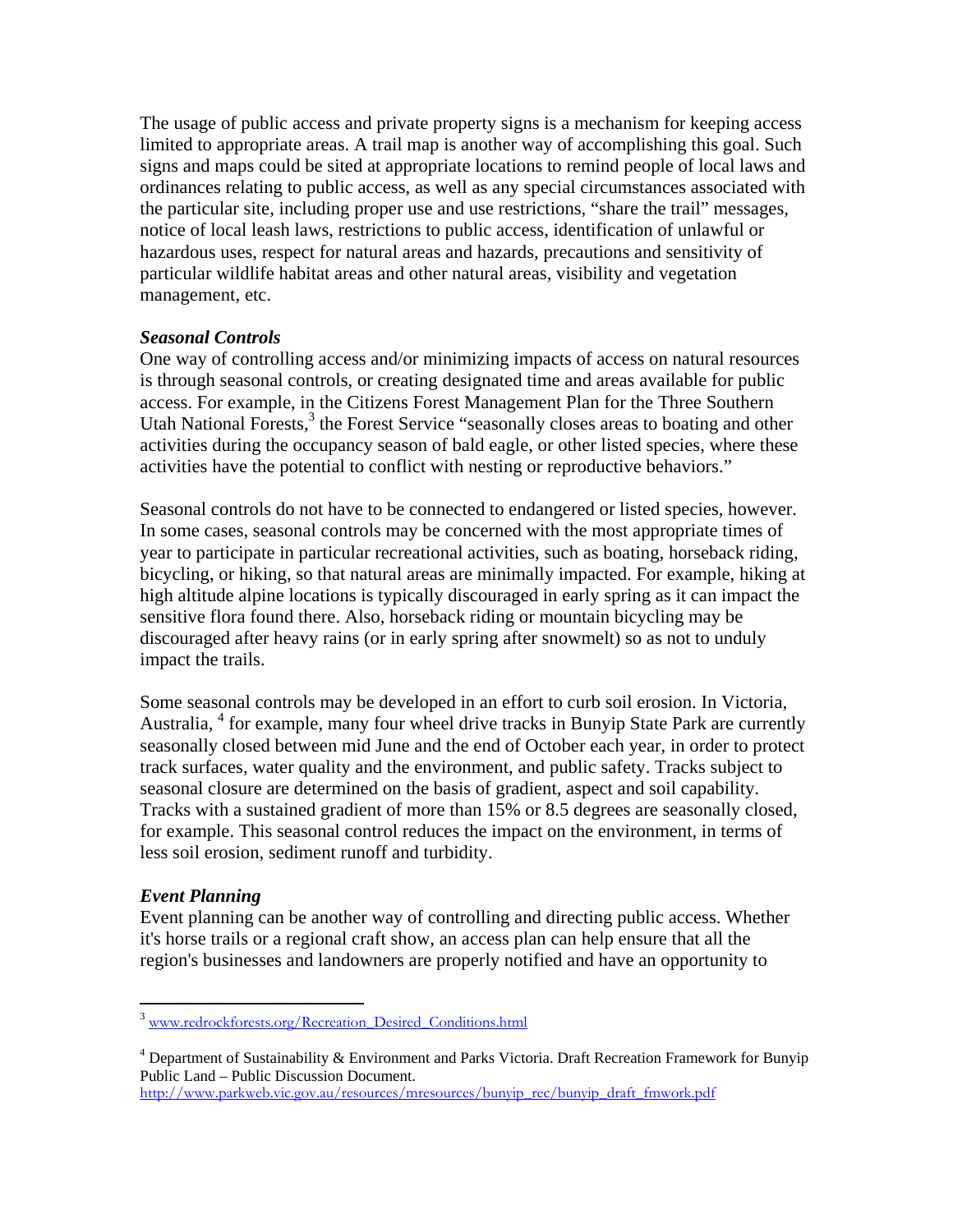participate (or not) and benefit as appropriate. (For example, landowners interested in opening up their properties for overnight guests or for parking during an event could be given that opportunity.) The Dragon Run Festival may be a way of not only controlling and directing public access, but also educating and promoting public access that is not disadvantageous to the river or the watershed. Northhampton, Virginia has a bird festival which promotes the excellent birding that can be done there. Giles County, Virginia has instituted a bird and butterfly festival.

#### *Safety*

Codes of conduct should speak to issues of public safety, including conflicts between different forms of recreation (motorized vs. non-motorized, hunting vs. hiking, etc.). Where motorized vehicles are permitted, operators should be asked to proceed with caution of others. Speed limits could be posted and/or enforced. Glass containers could be prohibited from access areas.

First aid and emergency procedures should also be spelled out in a public access code of conduct. Depending on the access site, call boxes and mileposts may be necessary or useful to facilitate such procedures, making it easier for emergency and rescue personnel to respond to emergencies.

#### *Maintenance*

The better maintained an area is, the better it is likely to be maintained by the public. The public will treat an area more respectfully if it is well-maintained. Therefore, it is important for the staff (or volunteers) of any public access management initiative to have a plan for maintaining public access sites on a regular basis.

#### *Monitoring*

Monitoring of usage and condition of access sites will help to determine the value of such sites. Pre-public access data would be useful to know as a baseline; such data could include photographs and a comprehensive assessment of conditions, in order to determine impacts on such sites. Collection of public access and use data could be collected on a monthly basis. In addition, it would be useful to revisit the resource data with photographs and condition assessment.

Having a one year trial period is one plan for monitoring. The Kahn Ranch in the Monterey Peninsula Regional Park District is trying their public access management plan for one year. At the end of this year, the District will conduct a formal review and public hearing to consider continuation, revision or termination of future public access. Monthly written reports are submitted to the Board on public access and public resource issues.

#### **Developing a Code of Conduct for Public and Private Access**

#### *Interests*

Interest in public access along the Dragon Run River necessarily involves numerous parties, including non-profit owners, and the public sector and public sector owners.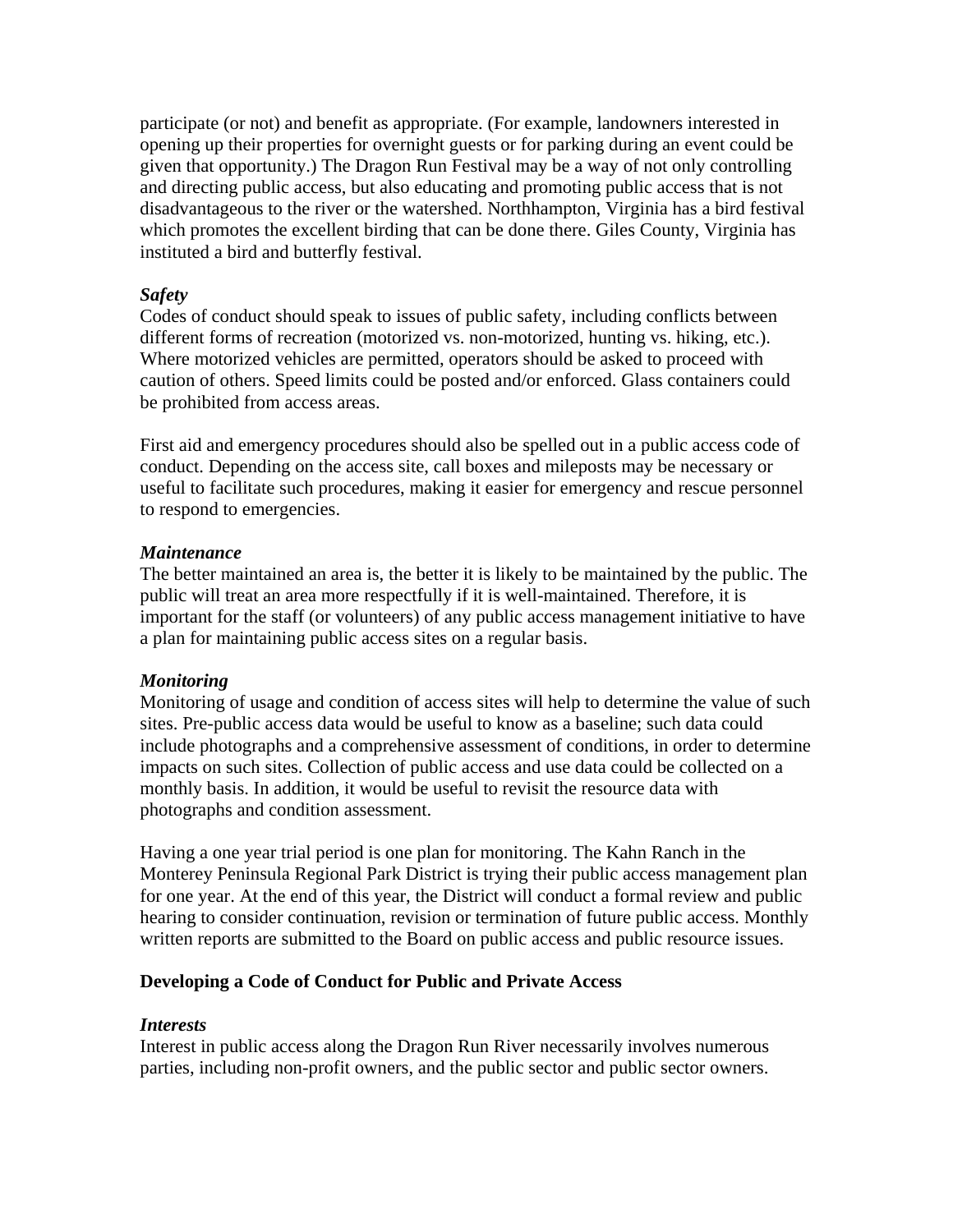Public sector owners and managers as well as non-profit owners are interested in promoting and managing public access, while preserving the resource and supporting the economy. Public access can have significant impacts on the economy, including attracting people (day visitors, residents or tourists) to the area to spend money in the local economy. The key to success in dealing with public access is managing the varying expectations and needs of all of these different interests, while protecting the environmental quality and integrity of the watershed.

#### *Goals*

The first step in coming up with a code of conduct pertaining to the Dragon Run River and adjacent lands is to clarify goals shared by all the players in the region. For example, an overriding goal for a public access code of conduct may be to manage lands for multiple objectives while preventing resource degradation, and as a tool for economic development, by using natural resources to generate income in order to allow people to hold onto their land. Another goal of such a plan may be to develop public education and information about the river in an effort to preserve its uniqueness, protect its health and allow for safe public access. Providing education and information about public access in the Dragon Run Watershed has important connections with craft development and the local economy and can be used to help promote sales of locally-produced goods and services.

## *Defining Constraints*

The second step in coming up with a code of conduct is to consider the constraints within which the plan should operate, and how these will be defined. For example, are there some activities that should be barred from the watershed regardless of whether they occur on public or private land? Based on historic trends, how much growth in access should be targeted and over what period of time? How will the impacts of increased access be assessed? What baseline information is available in each of these areas? What are the areas that should be eliminated for public access due to environmental sensitivity, landowner preference, etc.?

## *Data*

Some information about the Dragon Run Watershed, such as information about endangered species, existing access points, and natural resource inventory, is already known. It is important for those undertaking a public access management planning process to know what data they already have and what data would be helpful to acquire. For example, it would be useful to know what additional access points would be useful or necessary to increase public safety along the river. In addition, the Dragon Run Watershed needs to develop access points that are accessible by disabled people, whether they exist or need to be created.

## *Developing a Plan*

Once the goals and constraints are identified, the code of conduct needs to be developed. A plan would address where access will be, what access means, what types of conduct are expected, what it would look like, what kinds of infrastructure (for example, parking) would be needed, and how access would be acquired, whether through easements or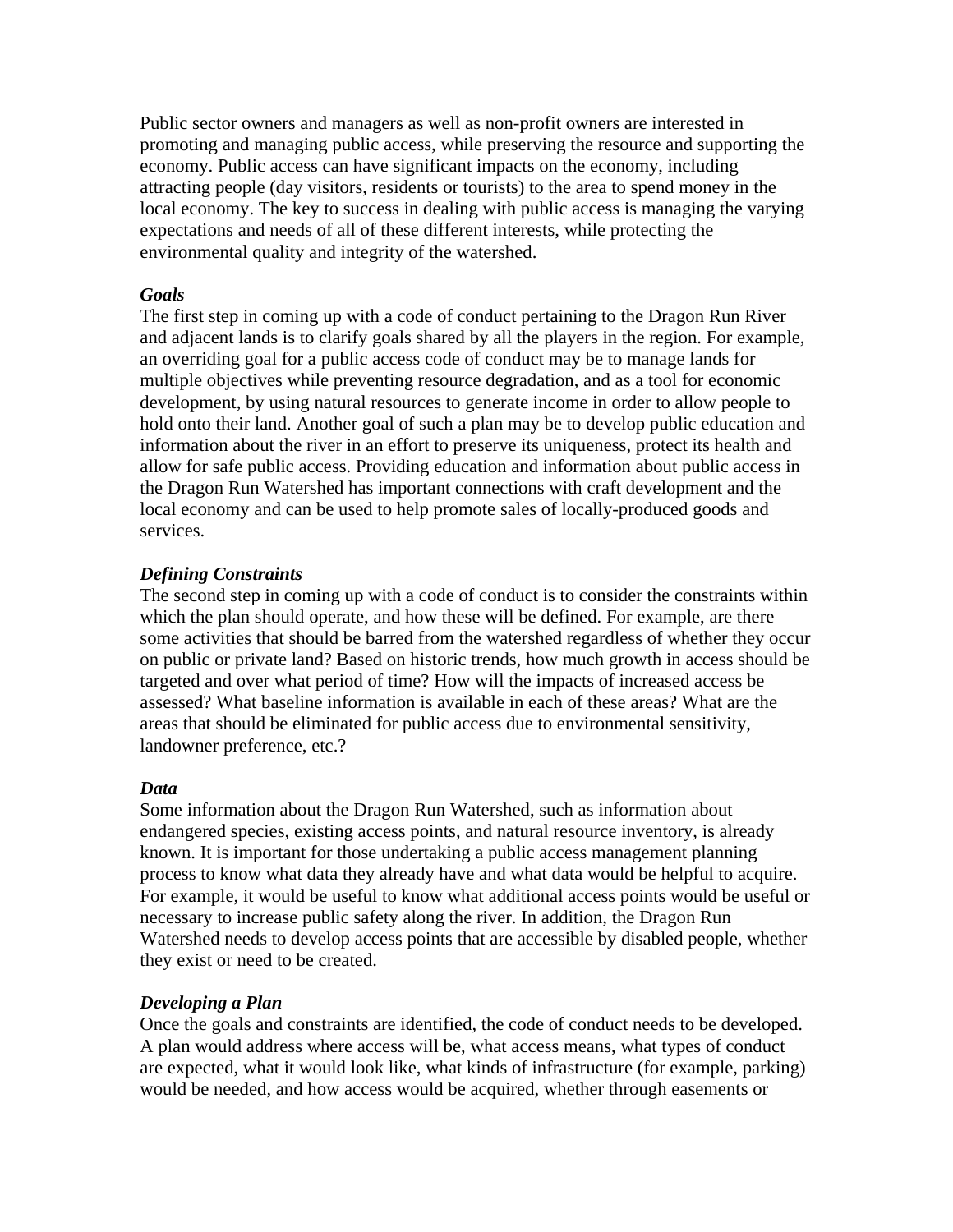outright purchase. One important feature of the plan should be the rate at which additional access will be opened up.

One model is from the Grand River Conservation Authority. Extensive biophysical studies were conducted on the natural characteristics (including species and habitat interactions), geological characteristics (such as river structure), and the human characteristics and activities along the river, including recreational activity. In addition, the public was consulted about their thoughts about public access on the Grand River. As a result of the studies and public consultation, an Access Management Plan was created, which deals with managing access to the river, while also protecting the natural environment along it.

Some components of the plan include:

- Fishing regulations, including a zone specifying the types of equipment and techniques that can be used, and a season for fishing.
- Access points for canoeists, anglers and hikers.
- Code of ethics for river users, encouraging best practices in and around the river, such as disposing of garbage, respecting private property, following fishing regulations and abiding by trail rules. This code will be posted on kiosks as well as in marketing materials.
- Guardian program, which is a team of trained volunteers who are ambassadors for the river, promoting proper public use of the reach; and, to encourage compliance with the regulations by patrolling the area and reporting violations to the Ontario Ministry of Natural Resources.
- Public awareness program, which is promoted through posters, pamphlets, information kiosks, media coverage and other means.
- Monitoring program for changes in use, water quality and other matters.

A code of conduct should create a clear understanding of the partners' roles in managing the resource. Memoranda of Understanding and Cooperative Agreements can be a part of such a plan.

## *Staffing*

Another critical feature of a plan is staffing, whether professional or volunteer. At a minimum, there should be some point of contact for public access in the watershed available and known to landowners, guides, and users. The point of contact should be able to direct people to appropriate resources and service providers, answer questions with respect to rules, regulations and enforcement, and train volunteers. An access management plan without a point person or persons weakens the effort at managing public access and makes it highly unlikely that the access site will be managed effectively. Staff, whether a department, committee, or single person, are necessary to address landowner complaints, organize events, and be the point person for maintenance, enforcement and monitoring. This person or people can also serve as the gatekeeper to outside agencies that could potentially be involved in public access, such as ambulances, fish and wildlife departments, police and fire departments, etc.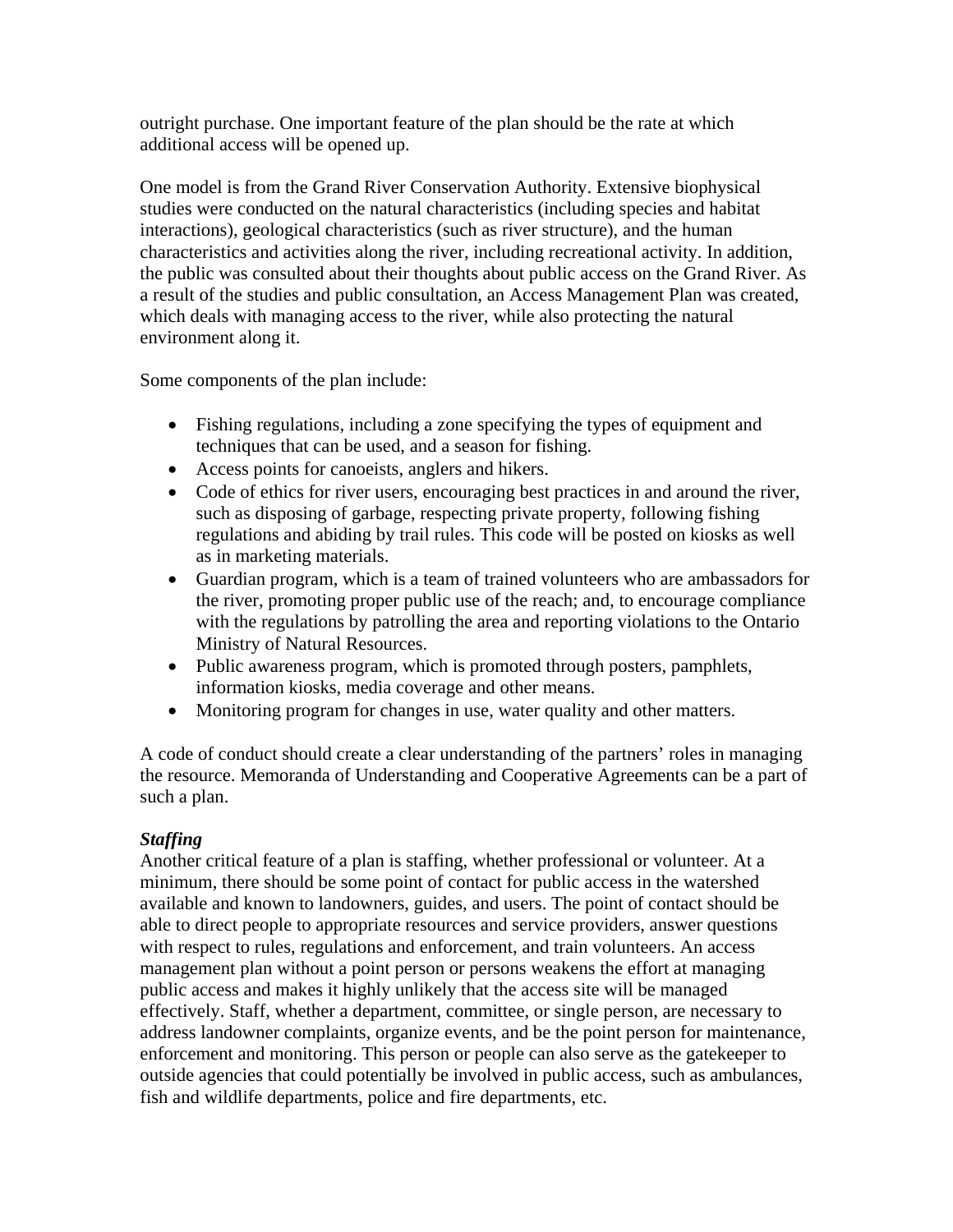## *Management and Monitoring of Access and Impacts on Resource Quality*

A committee or person needs to be responsible for management and monitoring of access and impacts on resource quality. This would be spelled out in the code of conduct. Depending on the amount of public access to manage, more than one person may be necessary. Providing a personal point of contact with landowners, conservation and access interests and the local community is the key to making people feel involved in the process. This contact would be responsible for troubleshooting and resolving disputes.

Degradation of natural resources can be addressed by instituting a monitoring process. By creating a baseline condition, and monitoring that condition regularly, the body charged with managing public access will be able to determine what the impacts on resource quality are of public access in the watershed. Once those impacts are known, changes in management can be made.

## *Elements of a Model*

There are many models of public access. The key is to find models that are not only of an appropriate scale to the Dragon Run Watershed, but with a similar context. Elements of a model that would be useful to the Dragon Run would include:

- Seasonal and spatial controls
- Liability protocols
- Monitoring
- Staffing
- Rules and regulations
- Approved uses
- Public safety
- Enforcement
- Timing
- Trial period
- Signage and mapping
- Parking
- Regulatory jurisdiction
- Provisions for commercial users (outfitters, hotels, etc.)
- Potential impacts and ways to mitigate
- Managing and/or mediating conflicts between users
- Fees and fines
- Maintenance
- Public education

## *Local Resources*

Resources that can help with issues relating to managing public access include recreation departments; outdoor clubs for hiking, biking, hunting, fishing, etc.; local universities with programs in environmental sciences or recreation management; watershed groups; etc.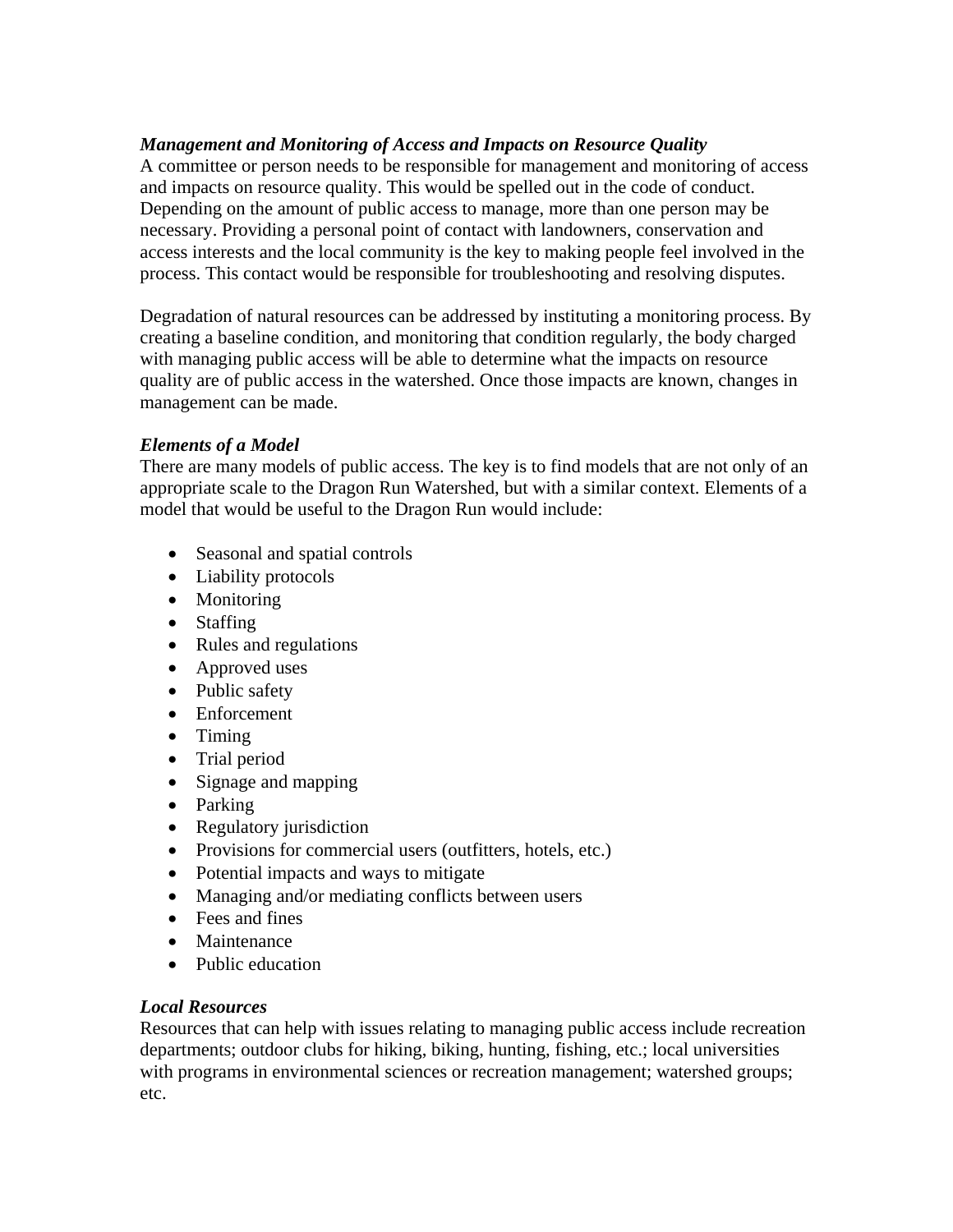## *Next Steps*

A process for developing a code of conduct and access plan involves the following steps:

**Public Education** – This is necessary in order to alert the public about the process of developing an access plan and a code of conduct, and the public's role in providing input to that plan.

**Development of Management Goals and Objectives** – Goals and objectives need to be developed in order to determine the direction of the plan.

**Assessment of Existing Conditions (Public survey, public task force meeting, etc.)** – Prior to initiating a plan, it is useful to assess the existing conditions of areas of public access. This establishes a baseline condition so that impacts to the resource can be monitored.

**Identification of Public Desires for the Area** – By involving the public, whether private citizens, private landowners, recreationists, business owners, and others, the public desires for the area can be discovered. This will help to guide the development of the code and the plan.

**Development of Code and Plan** – The code should reflect behaviors required to meet the access goals. The plan should address the areas mentioned on page 107 and 108.

**Promotion and Education** – For the code and plan to be followed, the public and private sectors must be educated about what it means for them.

**Monitoring and Evaluation** – Periodically, the state of public access needs to be monitored and compared with the baseline in order to determine if these areas are being unnecessarily and negatively impacted. Based on this determination, changes may need to be made to the code and/or the access plan.

## **Issues Around Private Land Access**

The dominant form of private land access in the Dragon Run Watershed today is through hunting leases. Opportunities exist to expand the uses of private lands to include such activities as hiking, biking, horseback riding, camping, educational services, sports lodges, etc. Landowners frequently express a variety of concerns with regard to opening their land up to use by others.

## *Landowner Concerns*

Landowners as well as non-landowners are concerned about degradation of the resource (the river). Landowners are also worried about disrespect of their own land through overuse or misuse (e.g., trash, fires) resulting from "unrestricted" public access. One interviewee explains, "Taking care of land means roads, access for fire trails, harvesting, reforesting, enjoying it, keeping it clean of trash, we do that ourselves. We don't want the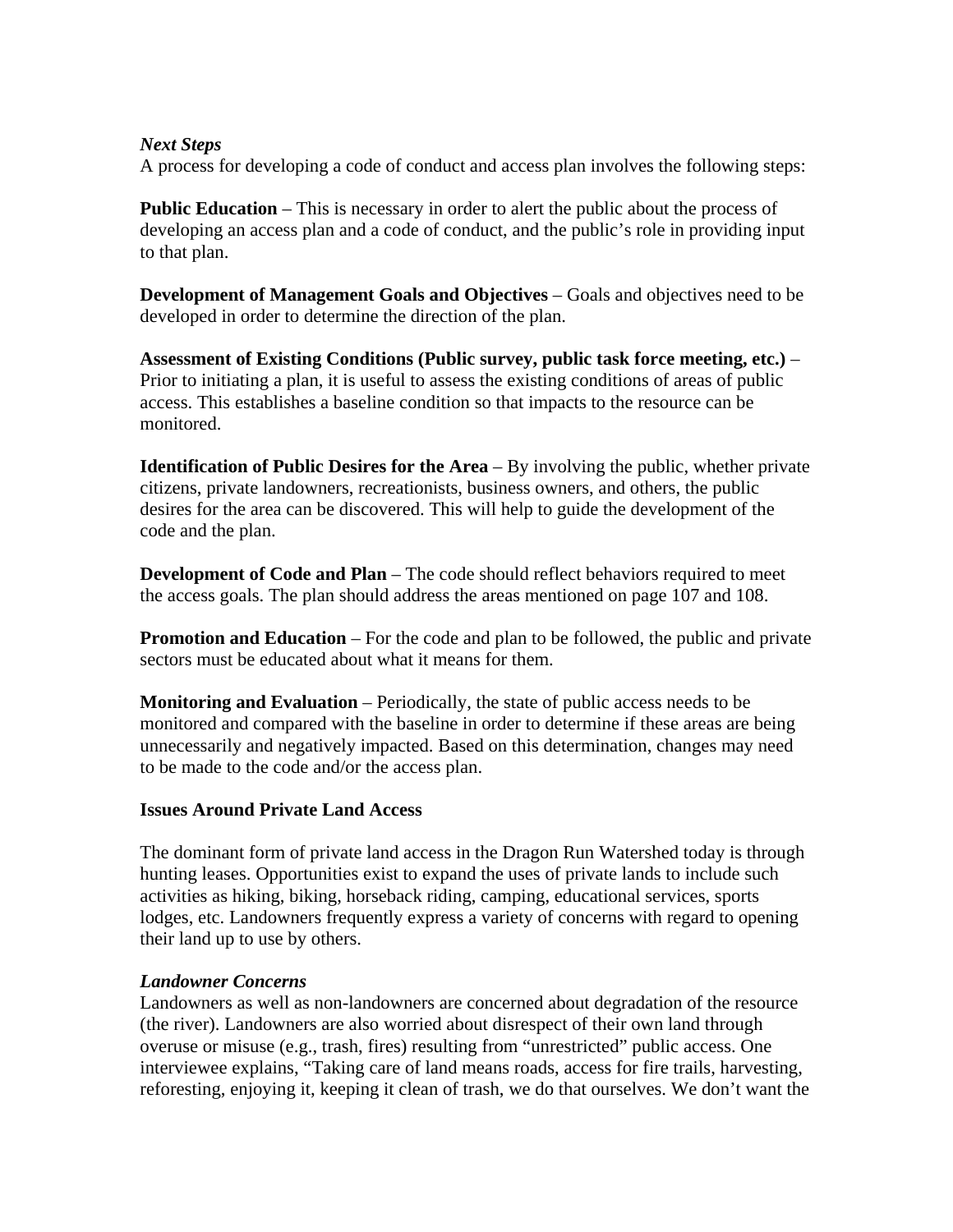Dragon opened up to public access. Once you do that, you're putting a liability on me, even if the land is posted. They'll ruin the Dragon if they open it to the public. We've let people use it who contact us, to take canoes. The cub scouts, the boy scouts and other groups. We controlled who's on our land." Many private landowners are opposed to increased governmental presence with regard to the river, as they feel that they have been stewards of their own land for generations.

## *Responding to Landowner Concerns*

Landowners often have concerns about public usage of their land, whether for hiking, biking, horse back riding, hunting, fishing, etc. Alberta TrailNet provides some interesting ways of involving landowners in the process of public access management.<sup>5</sup> One idea is to hold workshops inviting landowners, trail users, and interest groups. Workshops could focus on concerns such as liability, rules and regulations, etc. Public sector representatives around the issue of access can also attend meetings of landowners to hear their concerns firsthand. It is not enough to hear concerns, however; another purpose of reaching out to private landowners is to solicit solutions to the issues faced. The Dragon Run Watershed may need to initiate a public access stakeholder group, of which private landowners would be a part, along with users, managers, etc. This group would be responsible for developing an access management plan, along with the codes of behavior and rules and regulations essential to such a plan's success. Representatives of the stakeholder group could also meet one-on-one with landowners adjacent to particular public access areas to hear their specific concerns and explore compromise solutions to individual property owners' problems. Dialogue is key.

Landowners may want to create a landowner cooperative, especially if, for example, an interconnected trail system is developed that crosses more than one private landowner property. Such a scenario would necessitate landowners cooperating with each other to ensure that such a system would not impact them and maybe would benefit them economically.

Landowner complaints relating to a particular user or group of users on their property should always be addressed and followed up on. Periodic surveys of affected landowners should be conducted to assess their needs and complaints and how they're being addressed. Funds should be set aside for damage mitigation for landowners. The stakeholder group or public access manager should help landowners repair damage, collect debris and clean up pollution left by recreational users.

Rewarding landowners for their generosity in allowing public access on their lands is one way of decreasing the tensions around landowner relations. Tax breaks or discounted license (hunting or fishing) fees are two ways of providing incentives to landowners. Other ways of showing deference to landowner concerns include: public education, better enforcement of laws, assisting landowners with legislation, educating sportsmen, not over-regulating, providing fisheries/wildlife management assistance, requiring mandatory written permission of users, assisting in cleanup, public ceremony of recognition, etc.

1

<sup>&</sup>lt;sup>5</sup> Alberta Trailnet, www.albertatrailnet.com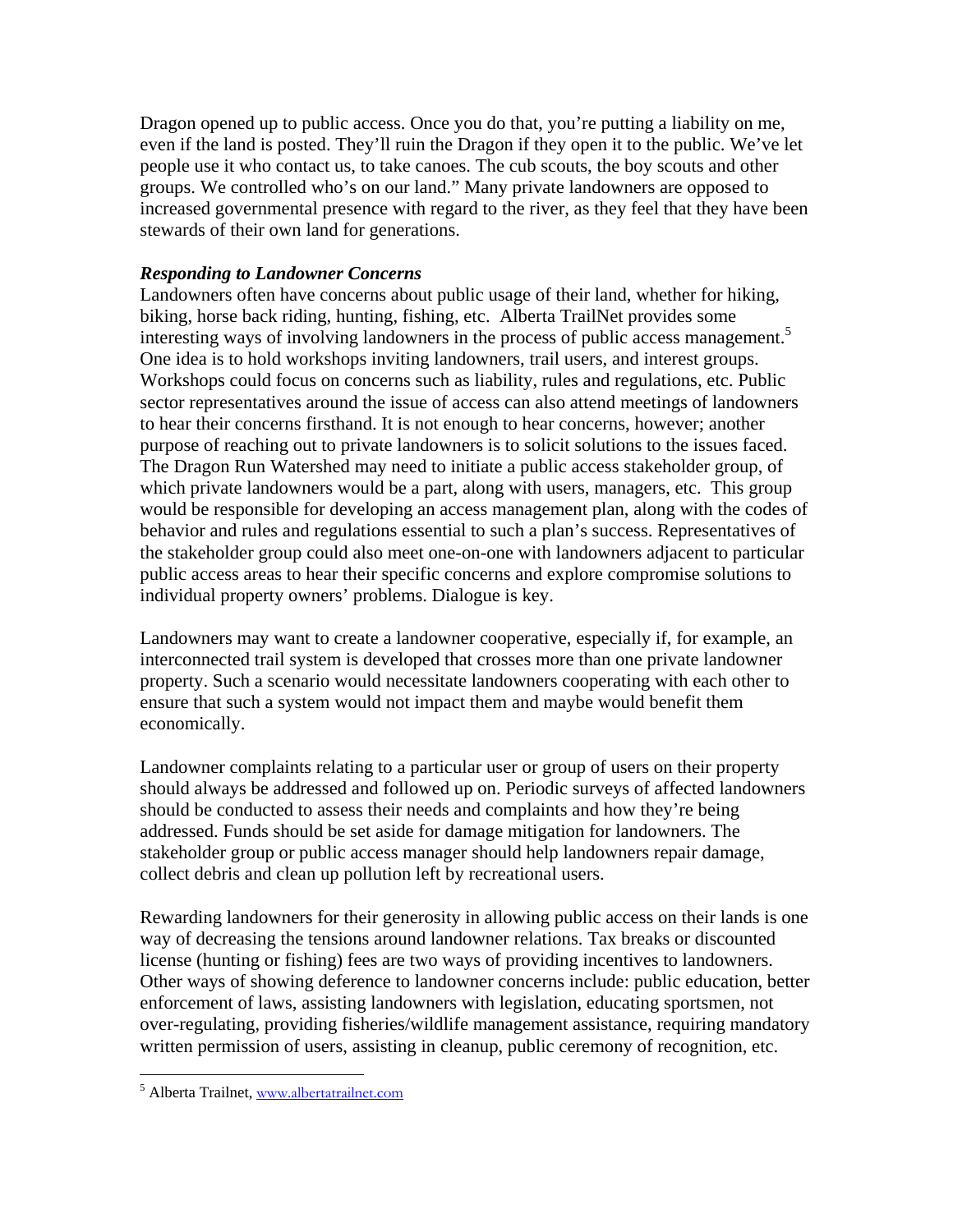## **Opportunities for Public and Private Partnership in Economic Development Based on Public Access**

There are many opportunities for public and private sectors to cooperate in provision of public access. For example, private companies or landowners could contribute to call boxes to assist with public safety. Public agencies could assist in enforcement and education relating to the Dragon Run River; the public sector could provide grants to support private enterprise development tying back into the health of the river. University students could assist in the necessary monitoring of the access sites on private lands. The county governments could report on what the river is for, how it is used, how it is protected, and monitoring. Citizen monitoring groups, such as Friends of Dragon Run, could monitor the river for impacts of access. Below is an example of a private landowner/hunting lodge that is providing public benefit in terms of public education for young people as well as through stewardship of the natural resources of the land.

#### *Addieville East Farm*

 $\overline{a}$ 

In Mapleville, Rhode Island, Addieville East Farm<sup>6</sup> is one of the oldest farms in America, now a center for pheasant hunting, trout fishing, dog training and trials, and clay shooting. At Addieville, Geoff Gaebe employs land and forest management techniques for wildlife enhancement including creating areas for nesting, cover, feeding, and rearing young birds. This involves planting the right grasses, planting feed (corn), creating lots of edge, and managing forests of different ages. Mature forest forms the barrier between one hunting area and another because birds do not favor mature forests. Mr. Gaebe's 900 acres is managed to allow five hunting parties on the land at the same time without the risk of running into one another. Mr. Gaebe raises and releases approximately 35,000 pheasants on the property annually. As a result, Mr. Gaebe is concerned about soil acidity and is interested in ways to combat the effects of acid rain, by planting trees that naturally lower the acidity of the soil. In addition to catering to paying guests, Addieville hosts a number of activities for young people free of charge to teach shooting, hunting, fishing and dog handling skills. However, while he does teach these skills, Mr Gaebe explains that the hardest thing to teach is the love of the outdoors.

<sup>6</sup> Addieville East Farm, 200 Pheasant Drive, Mapleville, RI 02839; (401) 568-3185; http://www.addieville.com/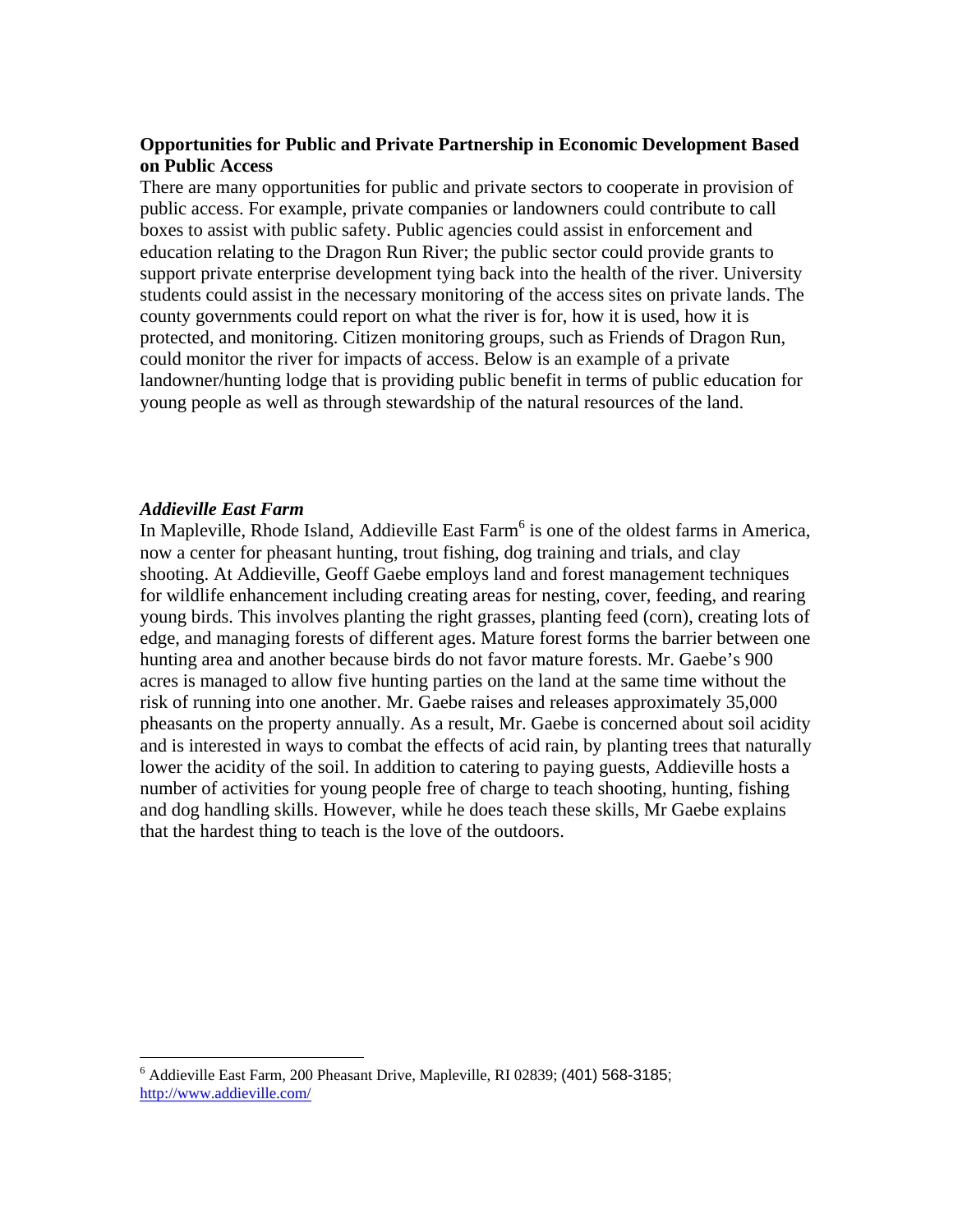## **Resources**

*Dragon Run Watershed Management Plan*. November 2003. Dragon Run Steering Committee, Middle Peninsula Planning District Commission.

National Organization for Rivers 212 West Cheyenne Mountain Blvd. Colorado Springs, CO 80906 719-579-8759. Fax 719-576-6238. nationalrivers@email.msn.com http://www.nationalrivers.org/us-law-who-owns.htm

A Landowner's Guide to Working With Sportsmen in Virginia, http://www.ext.vt.edu/pubs/forestry/420-035/420-035.html#L2

Citizens Forest Management Plan for the Three Southern Utah National Forests www.redrockforests.org/Recreation\_Desired\_Conditions.html

Department of Sustainability & Environment and Parks Victoria. Draft Recreation Framework for Bunyip Public Land – Public Discussion Document. http://www.parkweb.vic.gov.au/resources/mresources/bunyip\_rec/bunyip\_draft\_fmwork. pdf

Alberta Trailnet www.albertatrailnet.com

Addieville East Farm 200 Pheasant Drive, Mapleville, RI 02839 401-568-3185 http://www.addieville.com/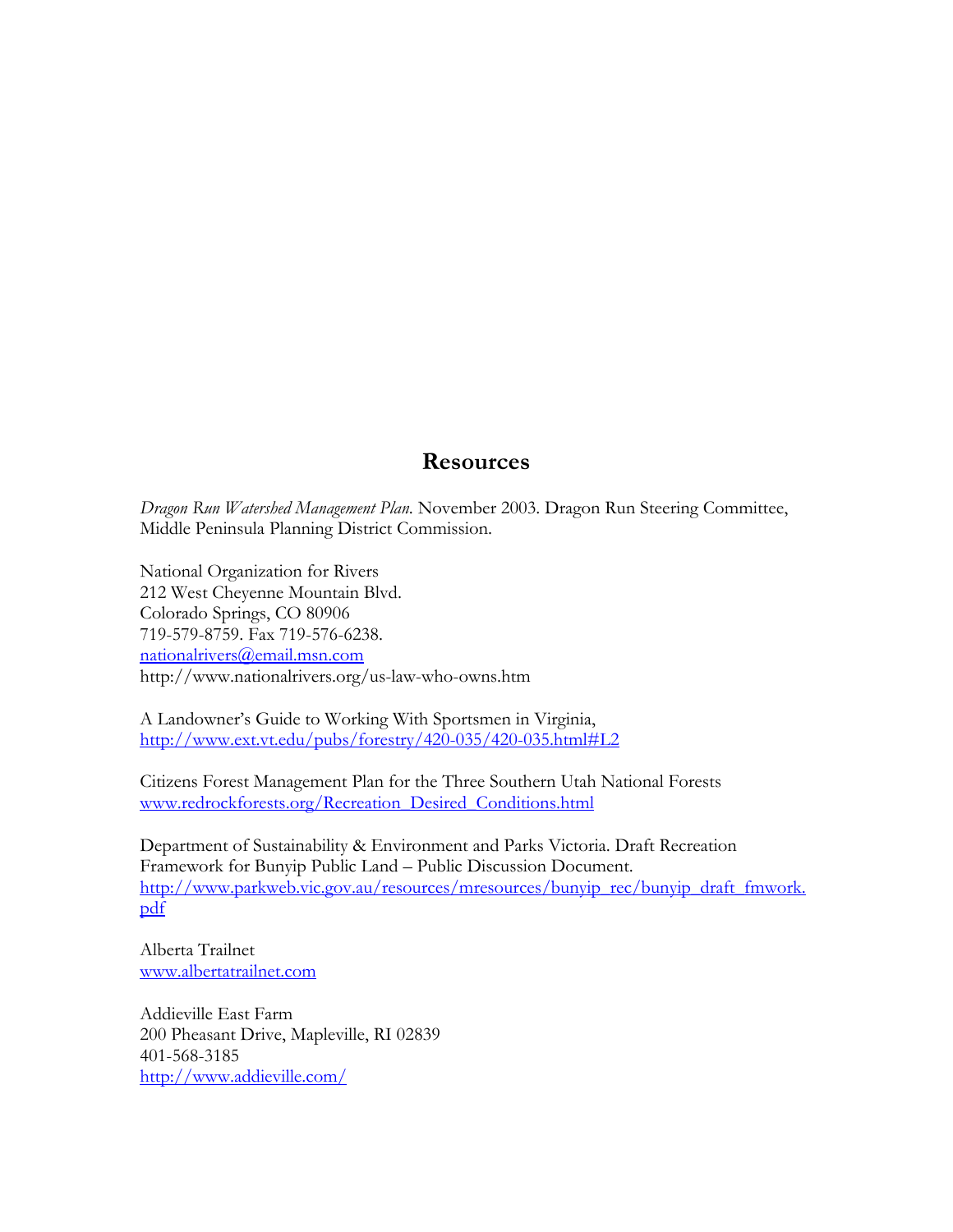Kahn Ranch Public Access Management Plan Monterey Peninsula Regional Park District 60 Garden Court, Suite 325, Monterey, California 93940-5341 831-372-3196. info@mprpd.org http://www.mprpd.org/krmgtplan.html

Grand River Conservation Authority 400 Clyde Road, PO Box 729, Cambridge, Ontario Canada, N1R 5W6 519-621-2761; Fax 519-621-4844 http://www.grandriver.ca/

## **Appendix A: River Law**

In discussing public access relating to a river such as the Dragon Run, it is important to understand river law. What follows are some basic tenets of river law from the National Organization for Rivers:

## Law of Rivers<sup>7</sup>

1

A discussion of public access issues should begin with a solid understanding of the legal framework in the law of rivers. The U.S. Supreme Court has held that rivers have been public since ancient times of Greece and Rome. To this day, state constitutions affirm public ownership of all running waters. They typically say that "every natural stream" or "all surface waters" are owned by the state, for use by the public. Various state courts have upheld public access to running waters, calling it an "easement," and saying, for example, "The capability of use of the waters for recreational purposes determines their availability for recreational use by the public. Streambed ownership by a private party is irrelevant. If the waters are owned by the State and held in trust for the people by the State, no private party may bar the use of those waters by the people." Public access to streams, and trails along streams, is further supported by the legal doctrines of custom and prescription. *Willow River Club v. Wade*, 100 Wis. 86, 76 N.W. 273 (1898). *Taylor v. Commonwealth*, 102 Va. 759, 47 S.E. 875, 102 Am.St.Rep. 865 (1904). *Day v. Armstrong*, 362 P.2d 187 (Wyo. 1961). *People v. Mack*, 97 Cal. Rptr. 448, 19 Cal. App. 3d 1040 (1971). *Montana Coalition for Stream Access v. Curran*, 210 Mont. 38 (1984).

#### **Which rivers are owned by the public?**

The U.S. Supreme Court has held that the bed and banks under all rivers, lakes, and streams that are navigable, for title purposes, are owned by the states, held in trust for the public. Title in this context means ownership. This public-trust ownership extends up to the ordinary high water line, (or ordinary high water mark,) encompassing what is commonly referred to as the submerged and submersible land, as opposed to the upland. This type of navigability is called title navigability.

<sup>7</sup> Taken from the National Organization for Rivers website: http://www.nationalrivers.org/us-law-whoowns.htm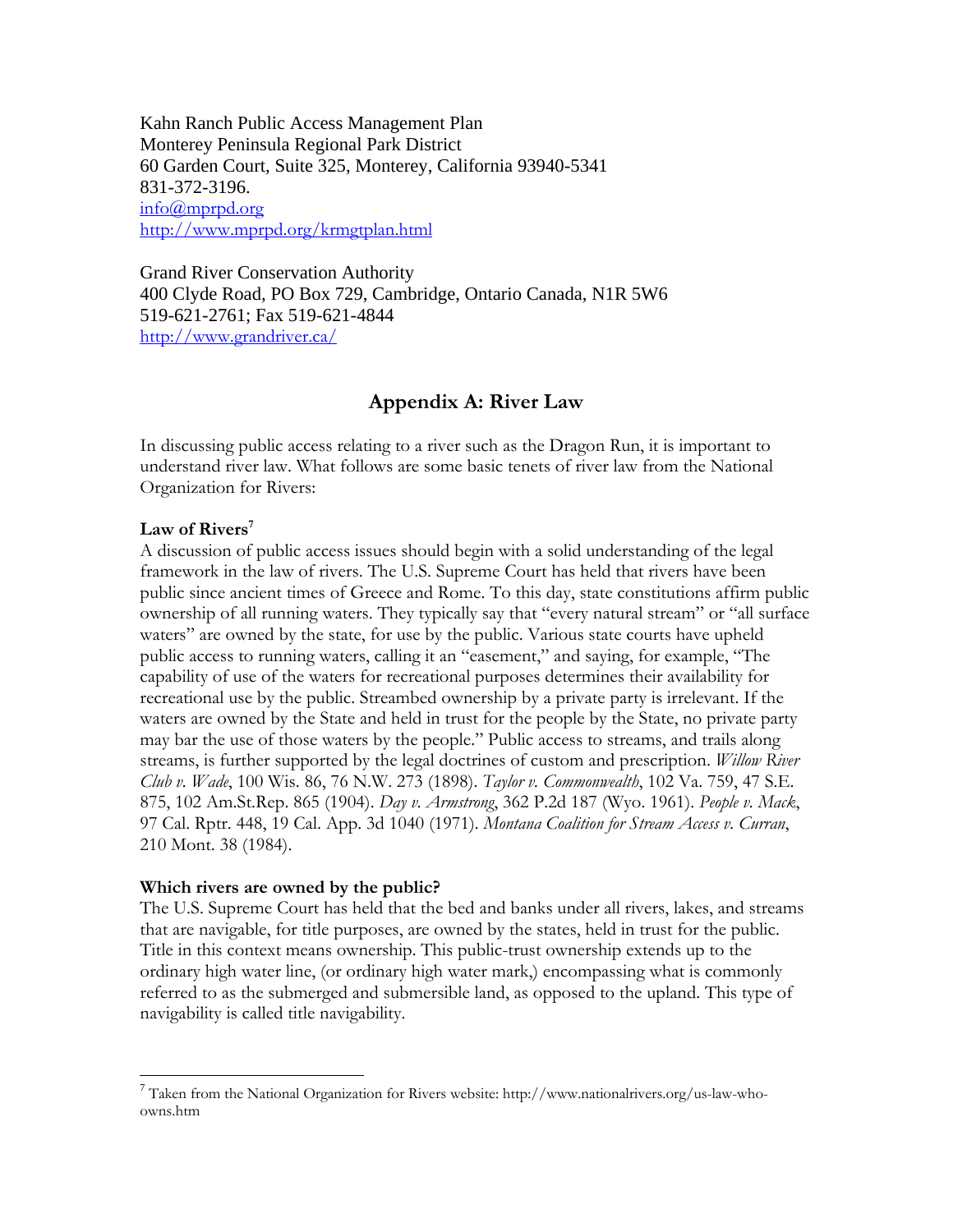#### **What can the public do on rivers that are navigable for title purposes?**

The three activities that the courts have traditionally mentioned are navigation, fishing, and commerce. But the courts have ruled that any and all non-destructive activities on these lands are legally protected, including picnics, camping, walking, and other activities. The public can fish, from the river or from the shore below the "ordinary high water line." (Note that the fish and wildlife are owned by the state in any case.) The public can walk, roll a baby carriage, and other activities, according to court decisions.

#### **What public activities can government agencies lawfully restrict?**

They can and must prohibit or restrict activities that conflict with the Public Trust Doctrine. What is known as "responsible recreation" must be allowed, but offensive or destructive activities can be limited to certain areas or prohibited altogether. Leaving trash, building fires, and making noise can and should be limited or prohibited as appropriate for the area.

State and local restrictions on river use have to be legitimately related to enhancing public trust value, not reducing it. Rivers cannot be closed or partially closed to appease adjacent landowners, fishermen who want to dedicate the river to fishing only, or to make life easier for local law enforcement agencies.

#### **Can state governments expand public rights to visit rivers?**

Yes. In many states, state courts and legislatures recognize a **floatage easement,** a public right to navigate even on rivers that might not qualify for state ownership for some reason. This floatage easement is a legal right to run a river even if it is assumed that the bed and banks of the river are private land. In some states such easements cover all waters in the state, except things like stock ponds and swimming pools.

Note that this floatage easement is a matter of state law that varies from state to state, but the question of whether a river is navigable, for title purposes, and therefore owned by the state, is a matter of federal law, and does not vary from state to state. This has caused much confusion. Even on rivers that are navigable for title purposes, many people mistakenly believe that there is only an easement for public passage, not actual state ownership of the bed and banks. Conversely, many people mistakenly believe that unless a river is navigable for title purposes, there is no public right to visit it, where in fact the state may confer a floatage easement on all rivers, regardless of their navigability for title purposes.

Note that a state floatage easement is something that comes and goes with the water: When the water is there, people have a right to be there on it, and when it dries up, people have no right to be there. But rivers that are navigable for title purposes are public land up to the ordinary high water line, so that even when the river runs dry, people still have the right to walk along the bed of the river.

#### **What about walking briefly on private land while in the process of navigating a river?**

Federal court decisions seem to allow for this but have not been conclusive. Some state courts have found that the public has the right to walk on the river bank, either as part of navigation or for other reasons. Also, some state laws allow certain trespasses under certain urgent conditions. If you are unable to proceed down a river due to unique circumstances or due to an emergency of some sort, state law may allow what would otherwise be a trespass.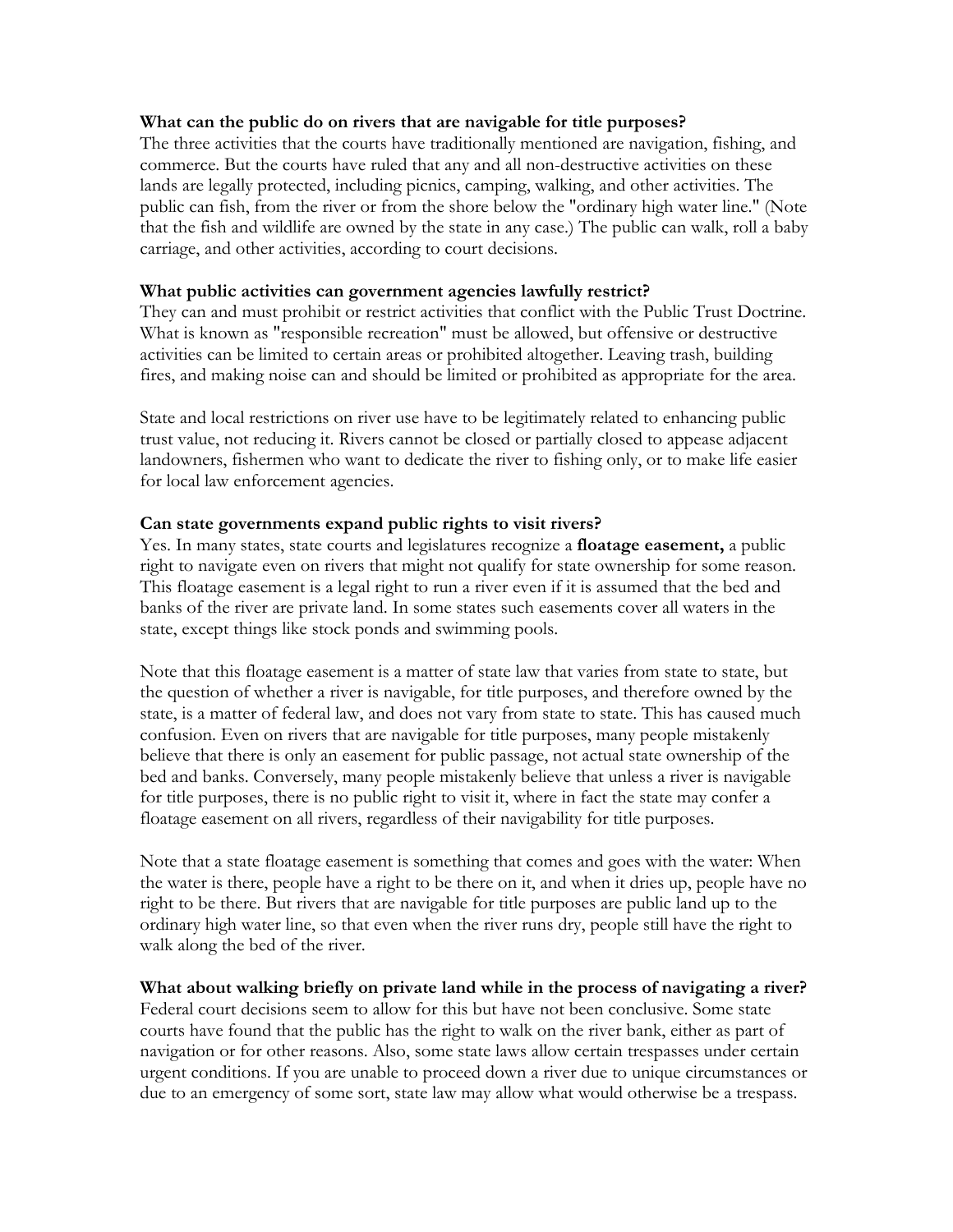#### **What about getting to and from the river?**

Normally there is no right to cross private land to get to or from a river (except perhaps in extreme cases as mentioned above.) For example, there is no right to walk across a farmer's field to get from a public highway to a river.

However, the state has a duty to maintain public access routes to rivers under certain conditions, as part of its public trust duties. Courts have found it unlawful for a state to close off an existing public access route when there are not other public access routes nearby.

A common problem involves highway bridges over rivers. The river, if navigable for title purposes, is public land up to the ordinary high water mark, and the highway is public out to the edge of its right-of-way. Usually there is enough space to legally park next to the highway near the bridge. But the adjacent landowner may build an impassable fence up to the bridge abutments and post "No Trespassing" signs on the fence, so people can't get from the highway down to the river. This is unlawful; there is a right of passage from the highway to the river. Courts have ruled that when one public route meets or crosses another, there is a right to proceed between the two.

#### **What about motors on rivers?**

People tend to think that the right to navigate includes a right to navigate with a motorized watercraft, but the courts see it differently. Recall that much of navigability law predates the invention of motors. The courts have held that state government agencies can allow motors in some areas and prohibit them in others. So while people have every right to navigate the navigable rivers of the nation, on many of those rivers they may do so only in humanpowered craft (such as canoes, kayaks, rowboats, non-motorized rafts, etc.) There is no right to use motors in places where motors are prohibited. Simply put, motors have no legal rights.

Depending on the state, the decision to allow or disallow motors on a waterway usually must be made at the state level--local government agencies may need state approval to prohibit motors. Federal agencies, too, may need state government agreement to prohibit motors on a waterway in a state.

Of course, there is often great political support for motorized use, so state government agencies are often politically pressured to allow motors. The main problems with motorboats relate to their noise and to their speed, especially within the confines of a river. On navigable rivers, adjacent landowners are legally obligated to tolerate navigation, but not necessarily motor noise, which inherently migrates from the river to the adjacent private land and can be quite intrusive.

In considering whether to allow motors, agencies should keep in mind that there is no legal obligation to allow them, and, on the other hand, there is a legal obligation under the Public Trust Doctrine to conserve river resources for a whole range of uses, not just motorboats. Therefore agencies should only allow motorboats at times and places where they are not a major impact on other uses. One legally valid solution is to only allow the kind of quieter motors made possible by new technology. Another is to only allow motors at certain times.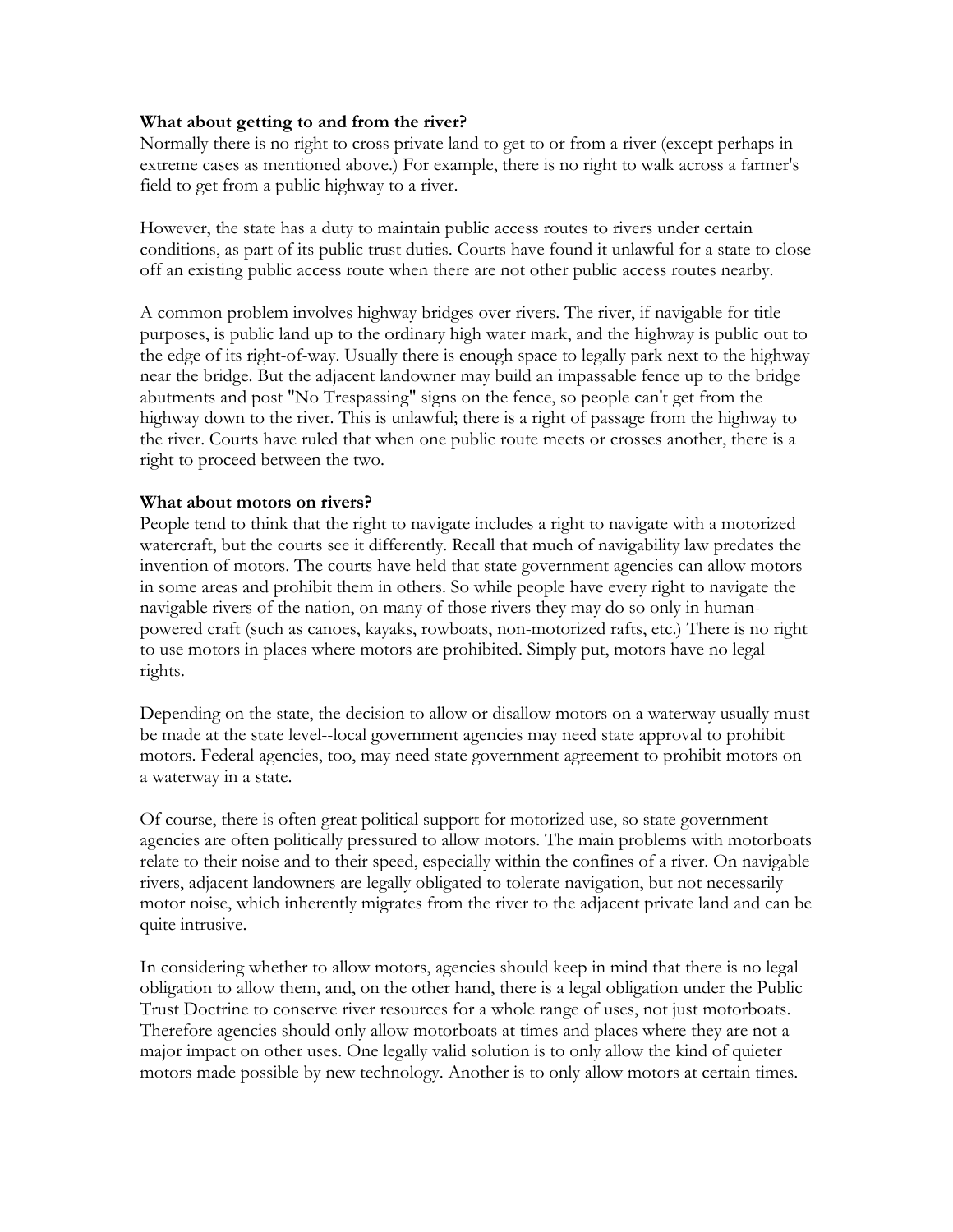#### **What about commercial river trips?**

People tend to think that under the free enterprise system, businesses should be able to operate commercial trips anywhere. But the courts see rivers as public resources, and state and federal courts have upheld the authority of government agencies to limit commercial river trips on waterways or prohibit them altogether. Note that the courts view this authority as arising from the government's general authority to control commercial operations, not from an authority to control or prohibit river navigation per se--the courts have rejected government agency attempts to prohibit noncommercial navigation, although noncommercial navigation may be limited under certain conditions related to the public trust.

#### **What about mining in river beds, for gold, gravel, etc.?**

Courts have upheld government authority to regulate or prohibit mining in rivers, because of the damage it can do to publicly-owned river resources.

## **What about construction and bulldozing along a river?**

The U.S. Army Corps of Engineers grants "section 404" permits for alteration of riverbeds. A number of rural landowners have paid hefty fines for bulldozing along rivers to build dikes and other structures, mistakenly thinking that they were bulldozing on their own land.

#### **What about river pollution?**

State and federal regulations limit or prohibit water pollution. Hefty fines can apply, even to city utilities departments and other public agencies.

In 1972, Congress passed the Clean Water Act. Before the Act, river conservationists had to claim injury and sue polluters to prevent them from polluting waterways. Since the Act, however, it has become a felony to discharge wastes into waters without acquiring government permits that follow set guidelines. The Safe Drinking Water Act was passed in 1974 to require states to comply with federal safety guidelines.

## **What about ownership of the water itself?**

The water itself may be allocated by water courts to various users such as farmers and city utility companies that divert the water from the river. But the higher courts have ruled that public ownership and the Public Trust Doctrine must also be considered in water use regulation. Courts have specifically rejected the argument that public trust values on rivers were "subsumed" into water rights allocations. Courts have held that the public trust applies to natural water resources regardless of their navigability. (Flowing water is a public resource in any case.) This public trust extends to even very small streams.

## **How do I determine if a certain river is public, and what public uses should be allowed on it?**

You call the State Lands Office, and the State Attorney General's Office. (The official name of these two offices may vary from state to state.) State law may say that all waters in the state are open to navigation, and may also grant permission to walk along the shore under certain circumstances. If state law allows the uses you are concerned about, then you don't need to look further. If it doesn't, then the question becomes whether the river meets the federal test of navigability for title purposes. If a river appears to be navigable per the federal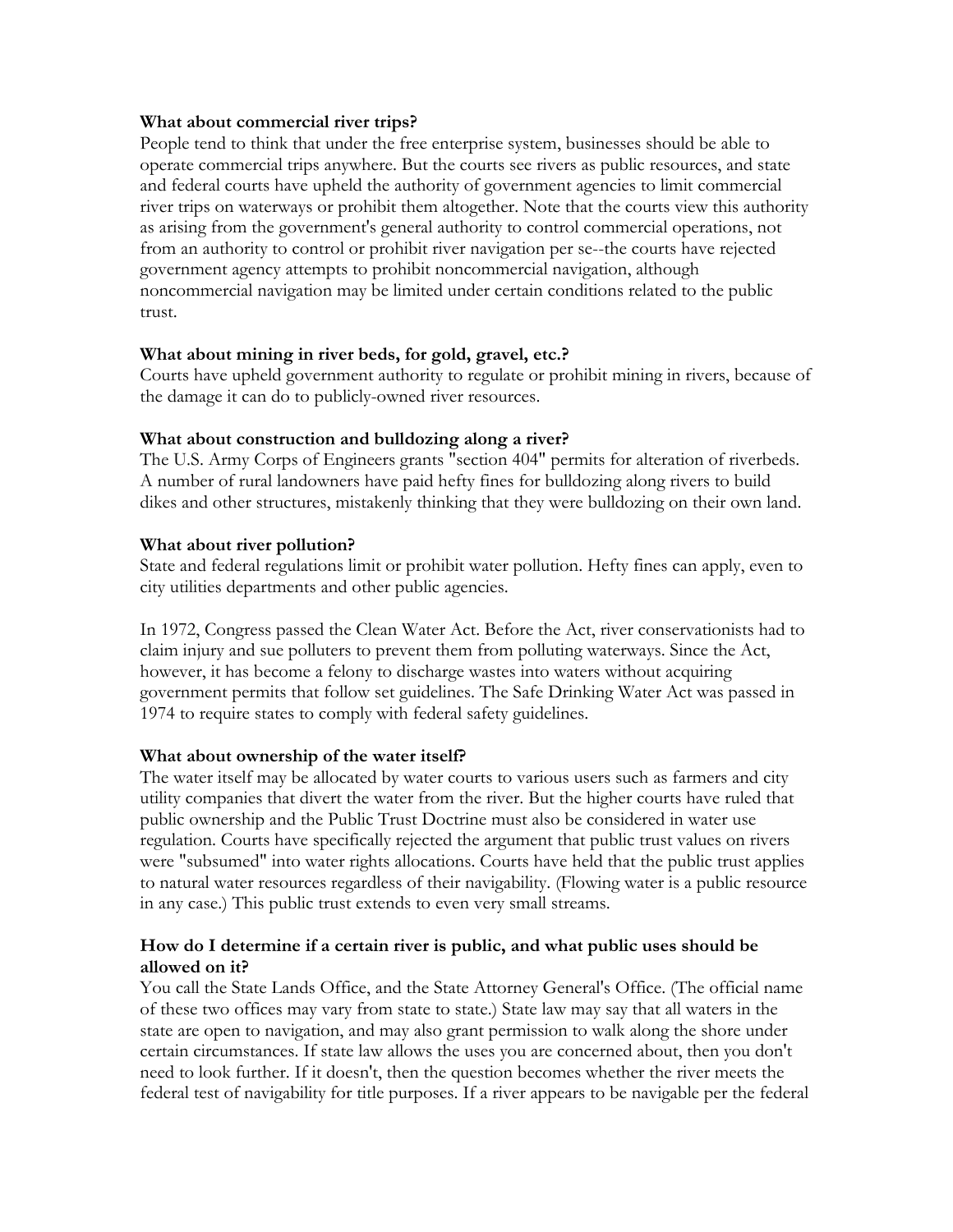test, but riverside landowners, or a government agency, or the state legislature says that the river is not navigable, (or if they restrict public uses in ways that conflict with navigability and the public trust doctrine,) then you have a problem, which you can help resolve mainly by educating people about navigability and public ownership of rivers, as discussed below.

## **Appendix B: Landowner Questions and Answers**

## **As a landowner, how do I prevent usage of my land by recreationists?**

A sure way for landowners to prevent people from using their land, if that's their decision, is to post their boundaries. Other options include restricting vehicular access to remote boundaries using fences, gates, trees or hedgerows. Landowners can also notify local game wardens, recreation commissions or sheriffs that their lands are closed to recreational uses.

## **As a landowner, how do I manage access to my land?**

If landowners decide to allow public access to their lands, there are ways of managing access so it does not become unwieldy. Landowners should determine the location and extent of access, as well as who may have access and for what activities. For example, providing limited roadside parking discourages uninvited parties, littering, and vandalism and encourages reasonable distribution of recreationists.

One option includes allowing open public use or not posting the land. Users would need at least verbal permission from the landowner; however this is difficult to enforce. It is possible to charge user fees for access to unposted land, but practically, this is difficult to do.

Another option for landowners who want to manage access to their land is to post the land, while issuing written permission cards to those allowed to use the land and prosecuting trespassers. Landowners can require users to check in and check out before and after they use the property. Permits can be limited in number or by valid days and times.

A third option, already widely used in the Dragon Run Watershed, is to lease recreational access to clubs or associations. Such landowners usually charge, at a minimum, enough to pay taxes. Several neighbors with smaller tracts of land can band together to attract a hunting club for example. Lease agreements should spell out the responbilities of club and landowner. Clubs would be required to pay in advance for the lease, provide a current certificate of insurance, post the property, pick up all litter, stay off roads in wet weather, help put out fires, keep a record by species of each year's wildlife harvests, and obey all game laws. The landowner would be released from liability for the safety and actions of the sportsmen, but would remain liable for willful or malicious failure to warn against hazardous conditions, uses, structures, or activities.

Yet another option is permitting daily use by the public for fees. This option may make more sense in the case of hunting activities. The landowner would post and patrol his own land, prosecute violators, and issue permits in exchange for fees. This set-up requires more infrastructure than most landowners would be willing to initiate.

Forming a landowner cooperative with neighbors is an option for sharing recreational opportunities with neighbors and friends and perhaps others for a fee.